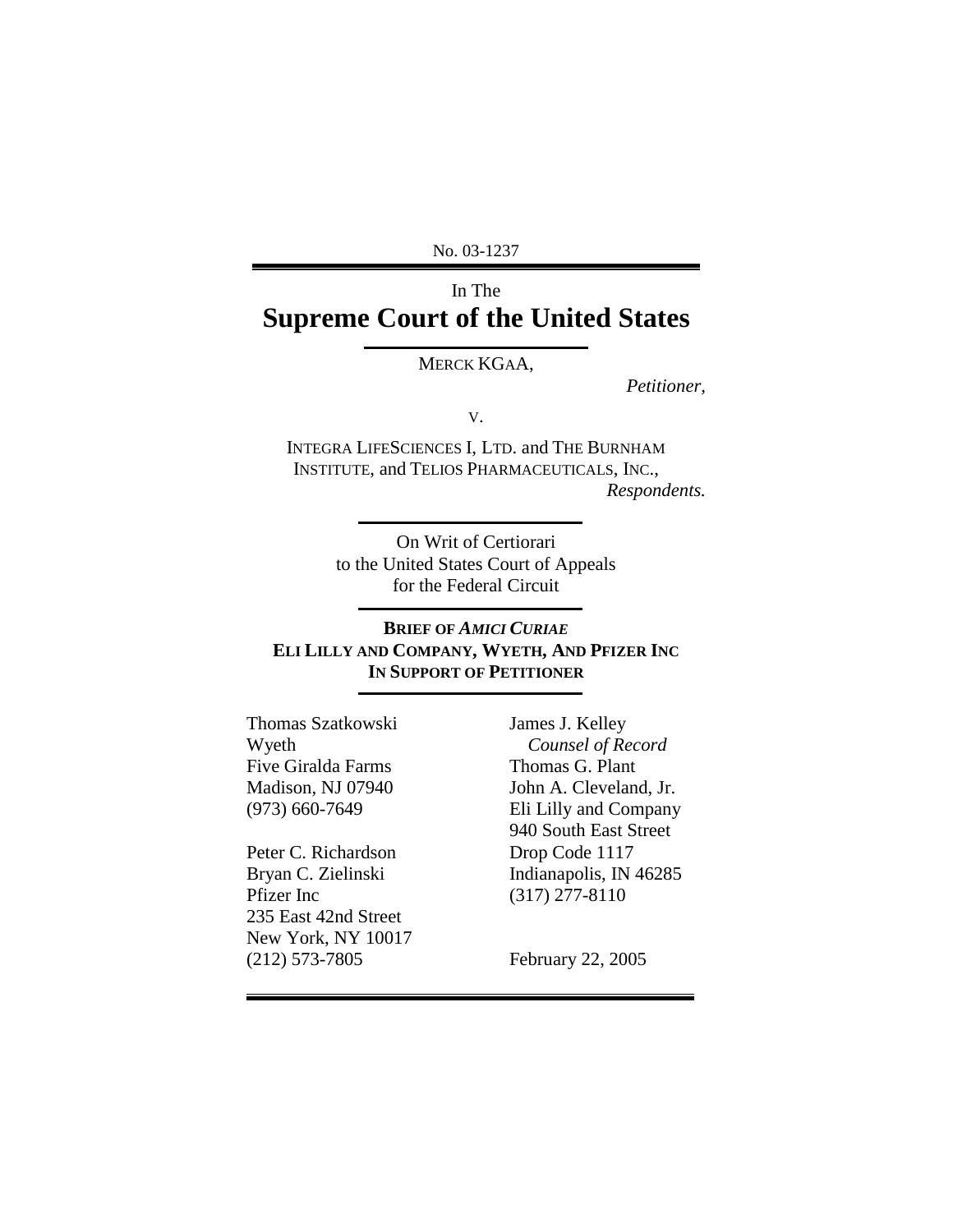## **QUESTION PRESENTED**

<span id="page-1-0"></span>To expedite the marketing of new drugs upon expiration of relevant patents, Congress created a safe harbor in the patent laws to shelter new drug development from patent infringement liability when the development is "reasonably related to the development and submission of information" under the Federal Food, Drug, and Cosmetic Act. Does this safe harbor shelter non-clinical activities of the sort that innovative drug developers typically conduct?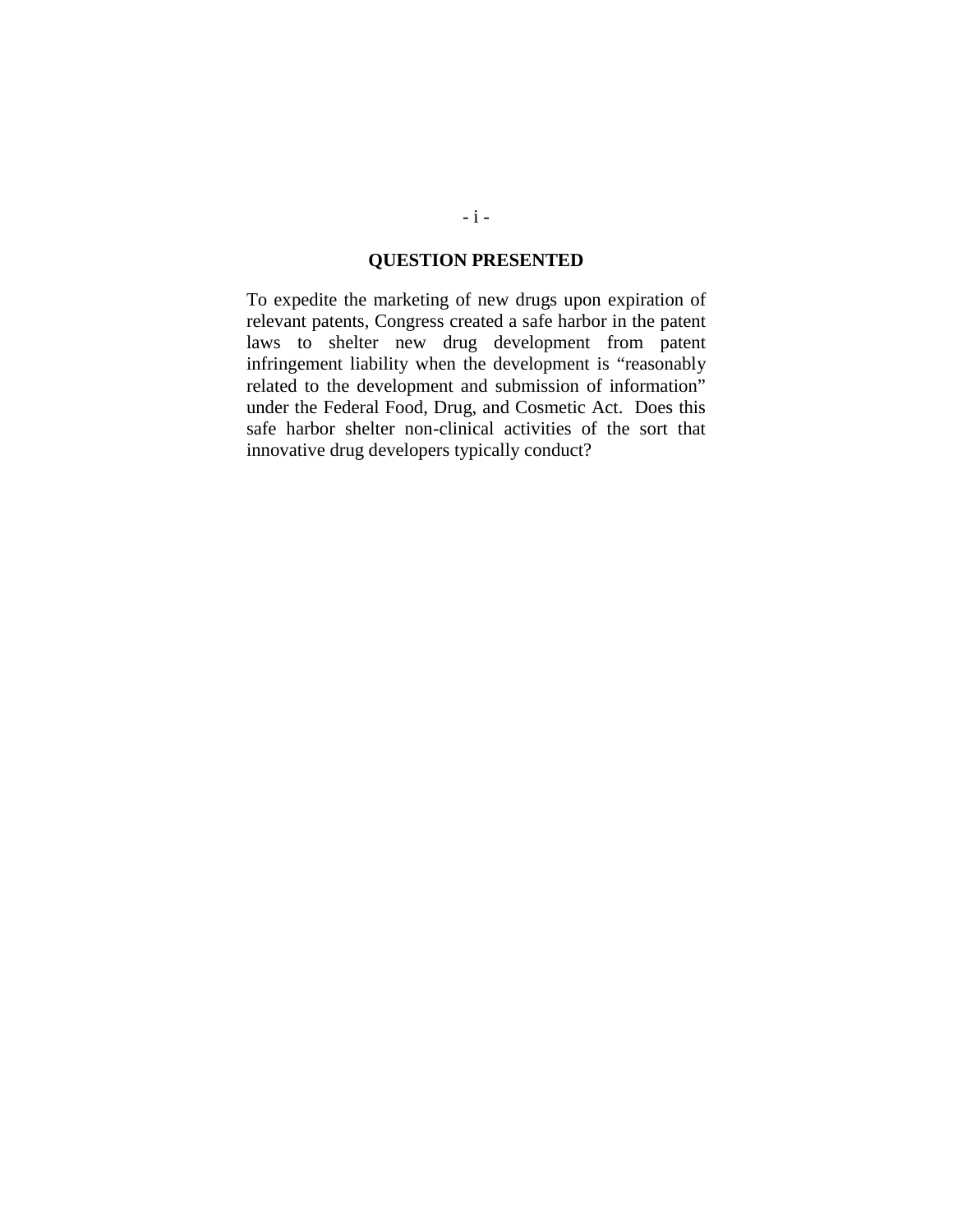## **TABLE OF CONTENTS**

| A. 21 <sup>st</sup> Century Drug Development Under the<br>"Federal Law Which Regulates the Manufacture,                                         |
|-------------------------------------------------------------------------------------------------------------------------------------------------|
| The Court of Appeals' Holding Conflicts With<br>B.<br>the Plain Meaning of, and Purpose For, §<br>271(e)(1) and With This Court's Precedent8    |
| C. Non-Clinical Activities Are Exempt from Patent<br>Infringement When They Are Reasonably<br>Related to the Development and Submission of      |
| D. Sharply Drawing the Boundaries of the §<br>$271(e)(1)$ Safe Harbor Is Inconsistent With $21st$<br>Century Drug Development, and Will Scuttle |
|                                                                                                                                                 |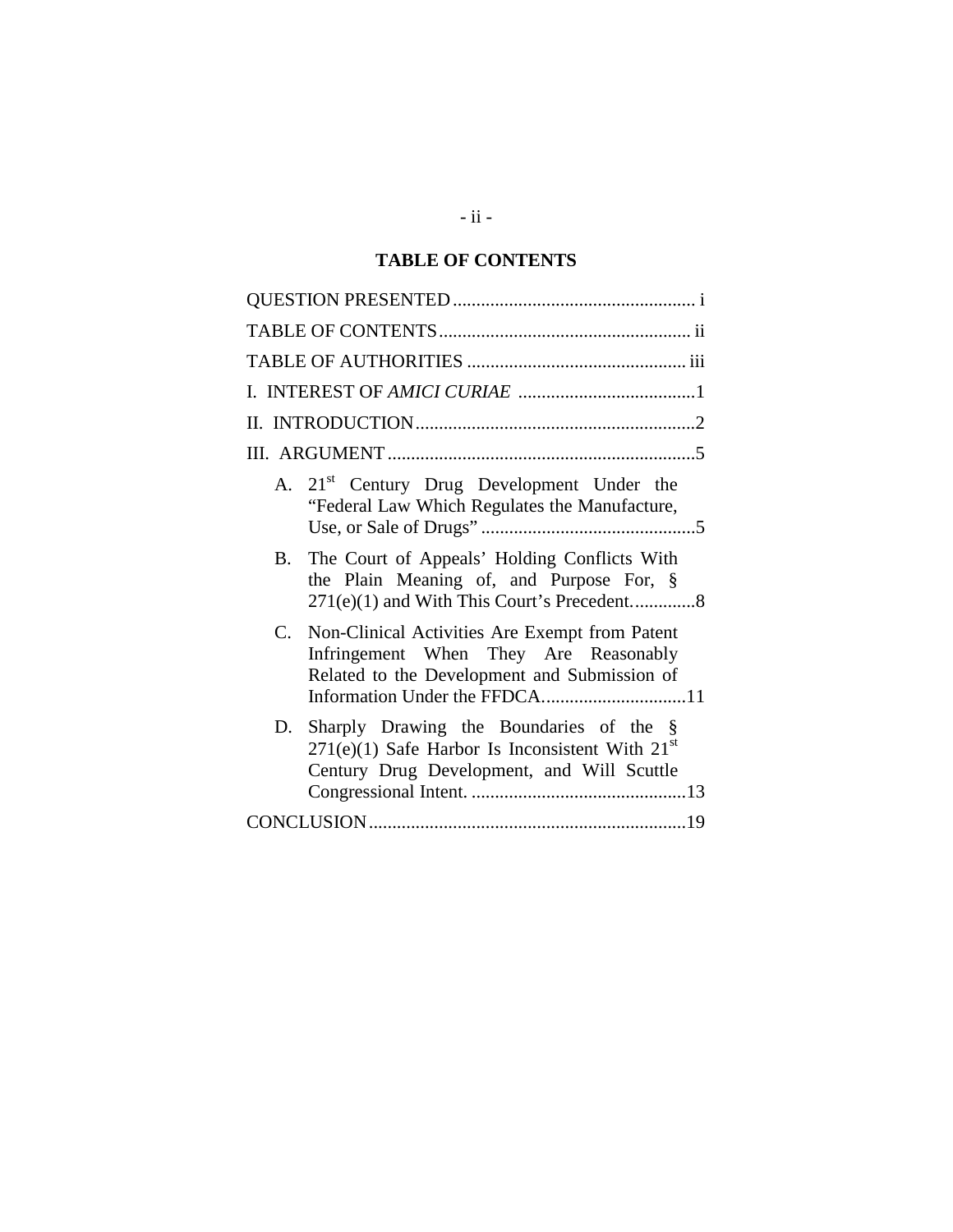# **TABLE OF AUTHORITIES**

# **FEDERAL CASES**

<span id="page-3-0"></span>

| AbTox, Inc. v. Exitron Corp.,                           |  |
|---------------------------------------------------------|--|
| 122 F.3d 1019 (Fed. Cir. 1997),                         |  |
| amended by 131 F.3d 109 (Fed. Cir. 1997) 13             |  |
| Amgen, Inc. v. Hoechst Marion Roussel, Inc.,            |  |
|                                                         |  |
| Eli Lilly & Co. v. Medtronic, Inc.,                     |  |
|                                                         |  |
| Integra LifeSciences I Ltd., et al. v. Merck KGaA,      |  |
| 2003 U.S. App. LEXIS 27796 (Fed. Cir.),                 |  |
| reh'g denied, reh'g en banc denied,                     |  |
|                                                         |  |
| Intermedics v. Ventritex Co.,                           |  |
| 775 F. Supp. 1269 (N.D. Cal. 1991),                     |  |
| aff'd, 991 F.2d 808 (Fed. Cir. 1993) 13, 14             |  |
| Roche Prods., Inc. v. Bolar Pharm. Co.,                 |  |
|                                                         |  |
| Telectronics Pacing Sys., Inc. v. Ventritex, Inc.,      |  |
|                                                         |  |
| FEDERAL STATUTES, RULES and OTHER<br><b>AUTHORITIES</b> |  |
|                                                         |  |

- iii -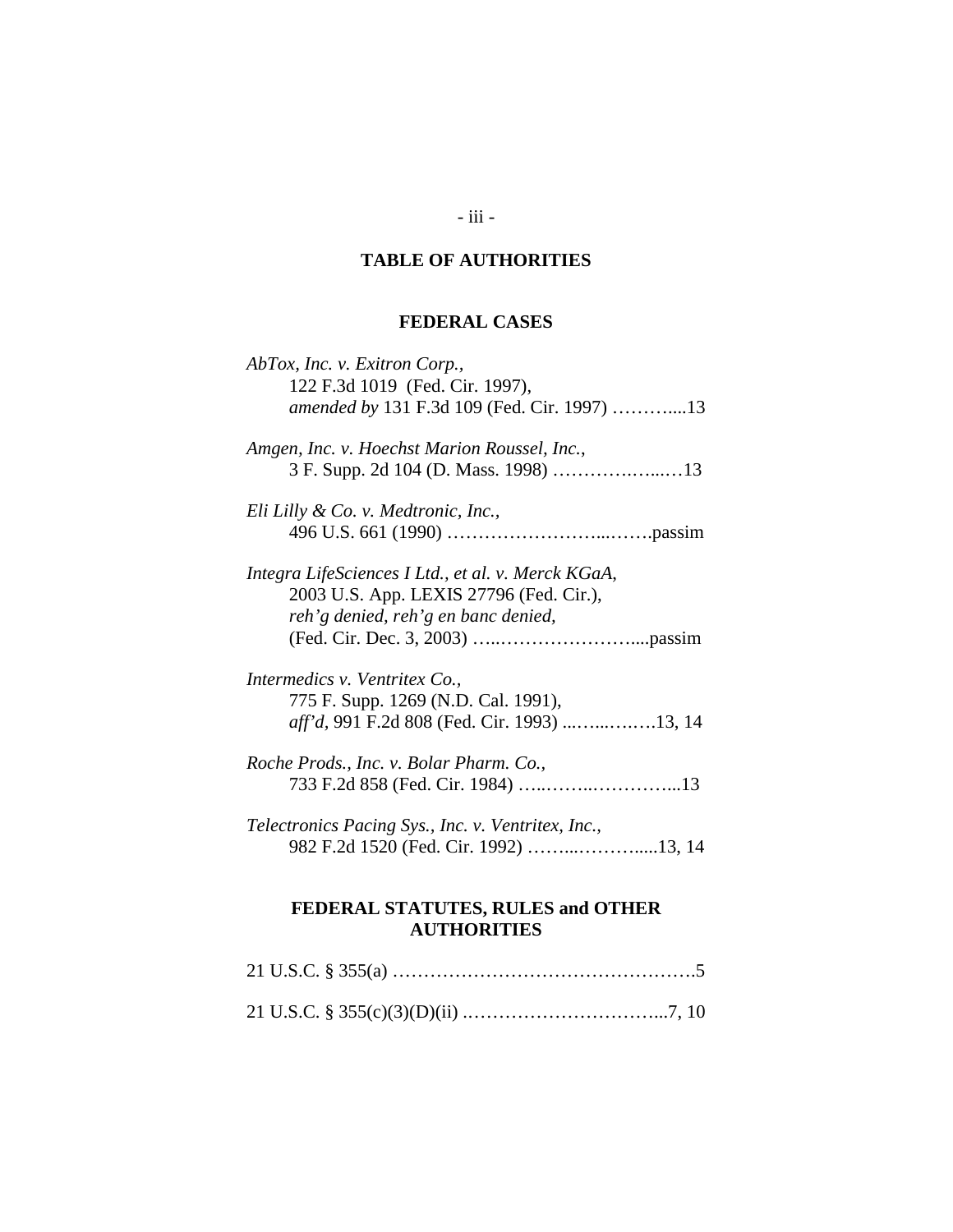Drug Price Competition and Patent Term Restoration Act of 1984, Pub. L. No. 98-417, 98 Stat. 1585 (1984) ….3

### **MISCELLANEOUS**

| Tufts Center for the Study of Drug Development,                |
|----------------------------------------------------------------|
| Outlook 2002, at                                               |
| http://csdd.tufts.edu/infoservices/outlookpdfs/outlook2002.pdf |
|                                                                |
|                                                                |
|                                                                |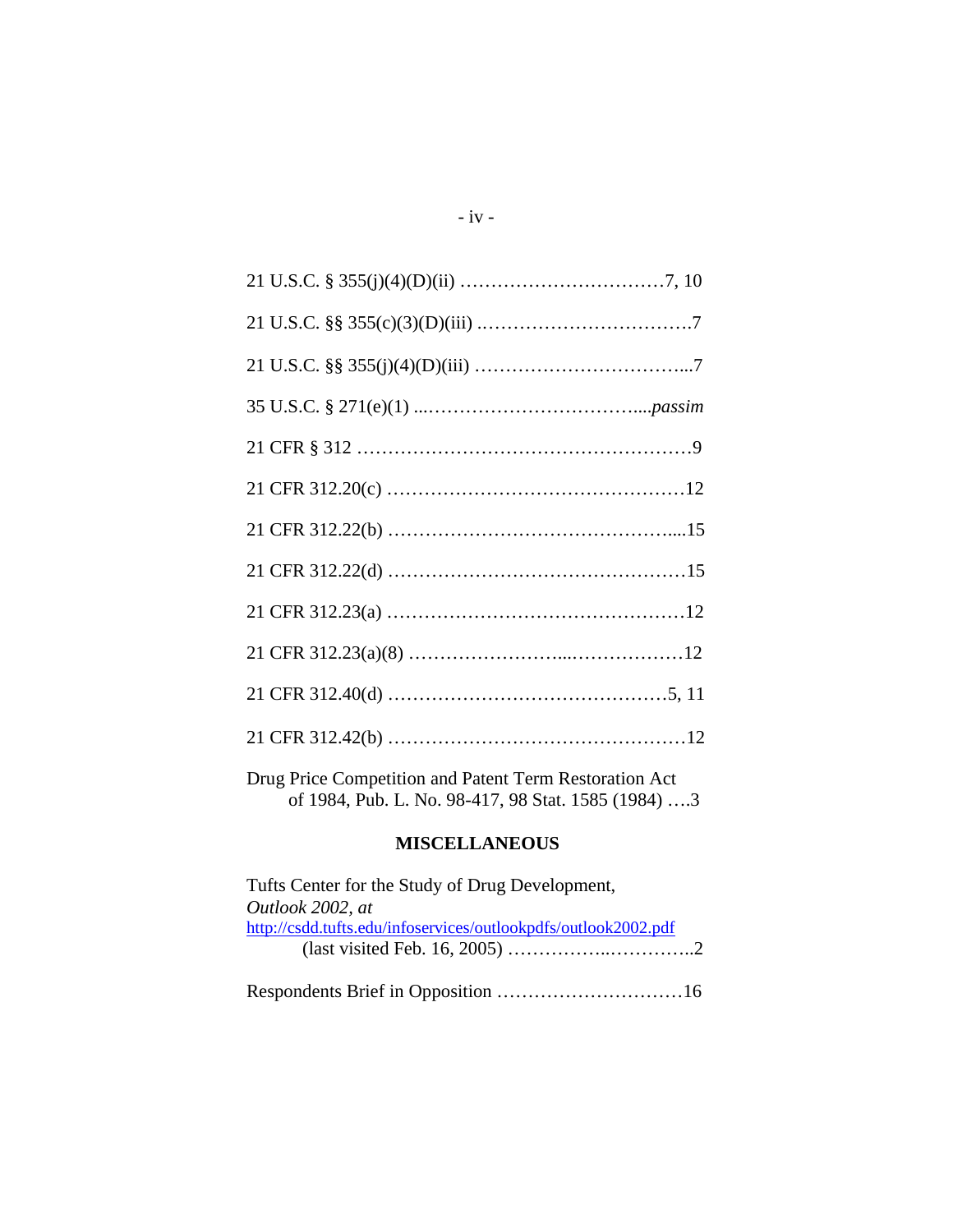### **I. INTEREST OF AMICI CURIAE <sup>1</sup>**

<span id="page-5-0"></span>*Amici curiae* Eli Lilly and Company, Wyeth, and Pfizer Inc ("*Amici*") are among the world's large, research-based pharmaceutical and health care companies. *Amici* develop innovative products and services enabling people to live longer, healthier, and more active lives. As part of their respective businesses, *Amici* have spent many tens of billions of dollars on developing new drugs, tested literally millions of potential new drugs, submitted hundreds of applications to the Food and Drug Administration ("FDA") for investigational uses of new drugs ("INDs") and many new drug applications ("NDAs"), and obtained thousands of patents on the inventions that their scientists and engineers have made, including compounds, methods of making and using them, and research tools.

If non-clinical activities that *all* innovative new drug developers, including *Amici*, regularly undertake to discover and test potential new drugs do not fall within the safe harbor of the  $\S 271(e)(1)$  exemption, then development of some drugs will be substantially delayed or will never occur. Without sufficient freedom to conduct all non-clinical activities reasonably related to creating and testing potential new drugs, clinical testing and approval of many new drugs will not occur. This Court's interpretation of the scope of  $\S$  $271(e)(1)$  therefore will have a direct impact on the ability of innovative drug developers, such as *Amici*, to continue to develop new drugs in the  $21<sup>st</sup>$  century.

*Amici* have no financial interest in the parties to this litigation or in the outcome of this specific case, other than

 $\overline{a}$ 

<sup>1</sup> This brief was not authored, in whole or in part, by counsel for either party. No person or entity other than *amici curiae* and their counsel made a monetary contribution to the preparation or submission of this brief. The parties consented to the filing of the brief and copies of their letters of consent have been lodged with the Clerk of the Court.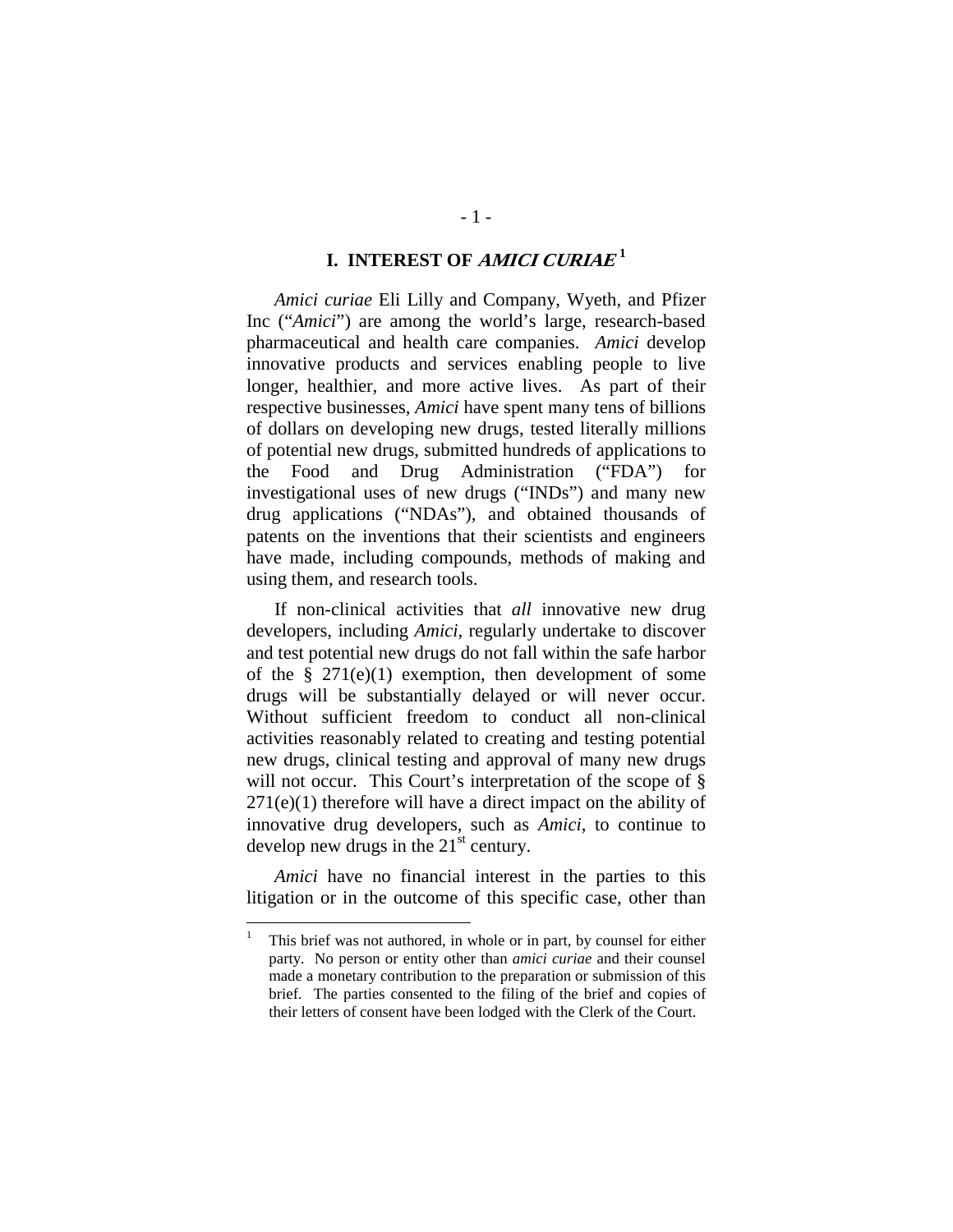<span id="page-6-0"></span>their interest in seeking a correct and consistent interpretation of  $\S 271(e)(1)$  that achieves the policy goal for the 1984 Amendments of assuring timely development and marketing of new, safer, and more effective drugs, and of lower cost generic equivalents thereof.

Mr. Robert A. Armitage was an expert for Petitioner Merck KGaA, and he is now General Counsel of *Amicus Curiae* Eli Lilly and Company. Mr. Armitage did not contribute to drafting or reviewing this brief.

#### **II. INTRODUCTION**

The development of innovative new drugs is lengthy, risky and costly. It can take up to  $10 - 15$  years and an average of \$800 million to bring a new drug to market. Tufts Center for the Study of Drug Development, *Outlook 2002, at*  [http://csdd.tufts.edu/infoservices/outlookpdfs/outlook2002.p](http://csdd.tufts.edu/infoservices/outlookpdfs/outlook2002.pdf) df (last visited Feb. 16, 2005). Innovative drug developers such as *Amici* account for over 90% of the innovative new drugs that enable people to live longer, healthier, and more active lives.

Because the length, risks and costs of innovative drug development are so great, every activity in the development process has a purpose and a clear rationale. Each is designed to generate information that ultimately goes into the decision of whether a potential new drug will progress to the next hurdle. Each is aimed at the same ultimate goal: to gain FDA approval.

Along the way, many potential new drugs must be created and tested for their ability to treat a disease without undue harm to the patient. Before testing any new drug in humans, laboratory tests are conducted *in vitro* (studies conducted outside of animals) and *in vivo* (studies conducted in animals). The laboratory stage takes many years, and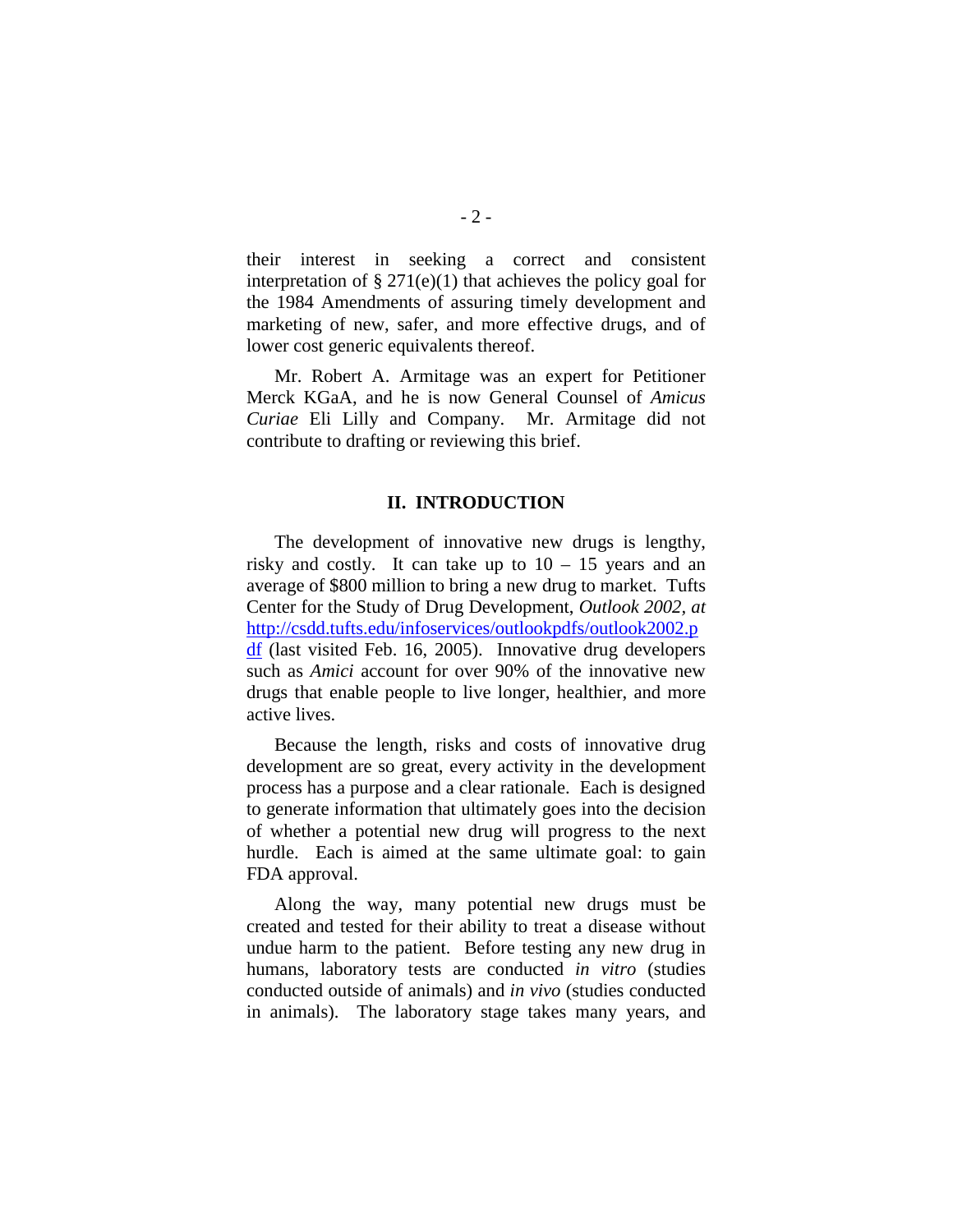winnows the pool of potential new drugs to hopefully one or a few that have a suitable balance between safety and effectiveness to warrant the risk and cost of testing in humans. In many cases, the winnowing process eliminates all potential new drugs and a different approach has to be tried. This process is the standard approach for new drug development in the early  $21^{st}$  century – no better way has been invented to identify promising, potential new drugs.

Innovative new drug development, thus, resembles a funnel. Just as a funnel is widest at the top, so too the early phases of drug development involve many more potential drugs than eventually emerge. The narrowing of the funnel represents the winnowing of less attractive potential new drugs. Blocking the funnel at any point cuts off the entire flow of new drugs.

The decision of the Court of Appeals in *Integra LifeSciences I Ltd., et al. v. Merck KGaA*, 2003 U.S. App. LEXIS 27796 (Fed. Cir.), *reh'g denied, reh'g en banc denied,* (Fed. Cir. Dec. 3, 2003), has blocked the funnel. The majority's decision below is a radical departure from twenty years of jurisprudence and from reason. By determining that non-clinical activities are not exempt from infringement liability, the opinion effectively restricts the ambit of §  $271(e)(1)$  to institutions that do not conduct innovative drug development as it is now universally conducted. Such a restriction is inconsistent with this Court's precedent and the plain meaning of the statute. Additionally, it reopens a door that Congress thought it had closed and locked by enacting the Drug Price Competition and Patent Term Restoration Act of 1984, Pub. L. No. 98-417, 98 Stat. 1585 (1984) ("the 1984 Amendments"), namely, *de facto* patent term extension. Finally, the decision also frustrates another objective for the 1984 Amendments – timely market entry of innovative new drug products.

Thus, the tangible benefits of the safe harbor have been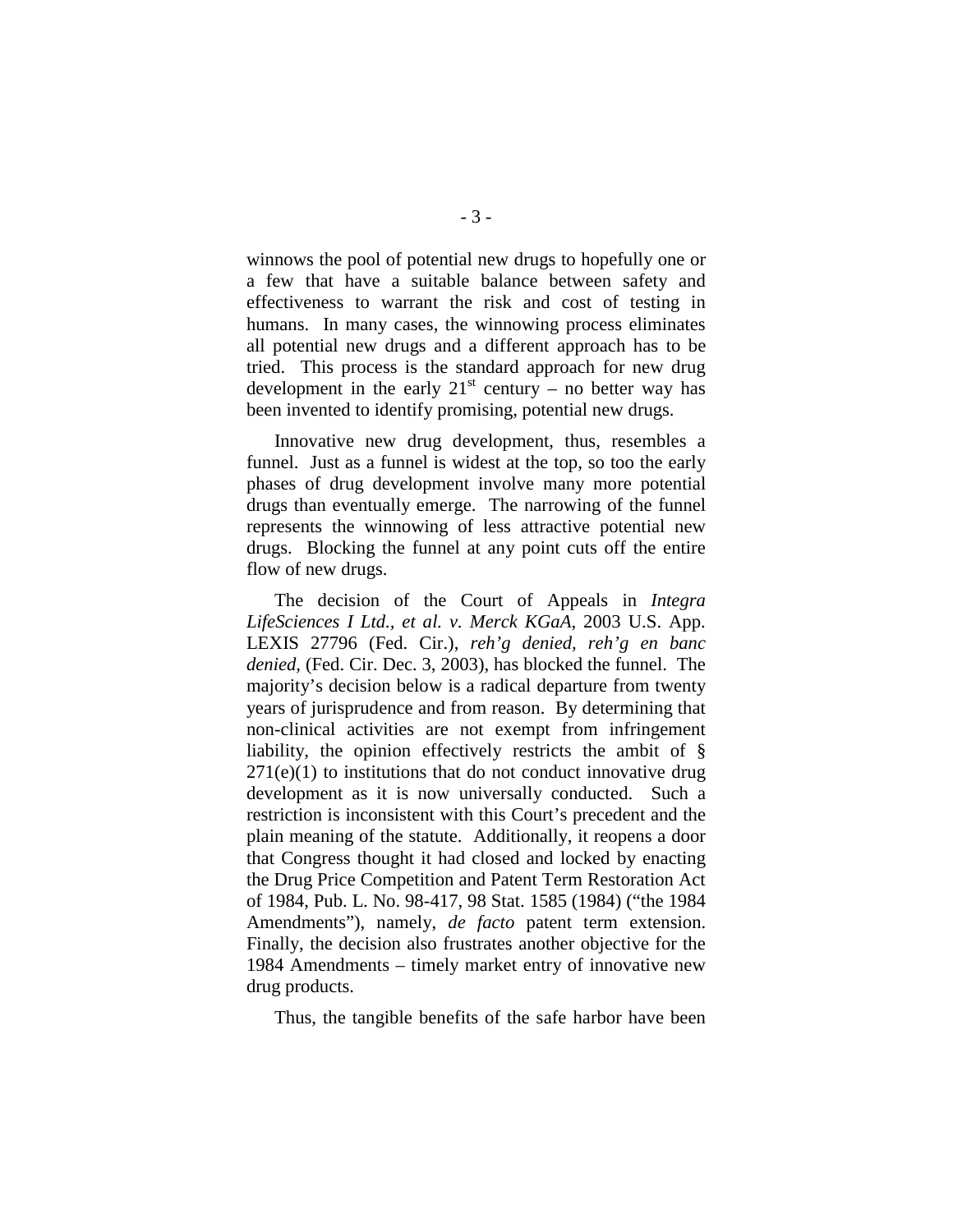rendered ephemeral, providing protections from infringement actions only for clinical activities, but leaving exposed the prerequisite development work necessary to get to that stage. The decision enables patent holders to prevent others from entering, or moving down the funnel. As a result, drug development will slow and its costs will mount in what is already a lengthy, high risk, high cost process; patients will be deprived of timely access to new, safer, more effective drugs; the entry of generic equivalents will be delayed; promising drugs to treat unmet medical needs will never be developed; and drug development activities along with valuable American jobs will be exported to countries having more favorable legal environments.

Therefore, the decision below should be reversed. However, in doing so, this Court should not draw bright lines regarding qualification for exemption under  $\S$  271(e)(1). Line-drawing with respect to the status or intentions of the actor, the timing or character of the activity, such as whether the activity is non-clinical or clinical or whether it is required for drug approval or not, the number of compounds involved, or the type of patented invention involved will cause improper extension of market exclusivity and restriction of the benefit of  $\S$  271(e)(1) to non-innovative companies. Congress could not have intended these outcomes, which ultimately harm patients.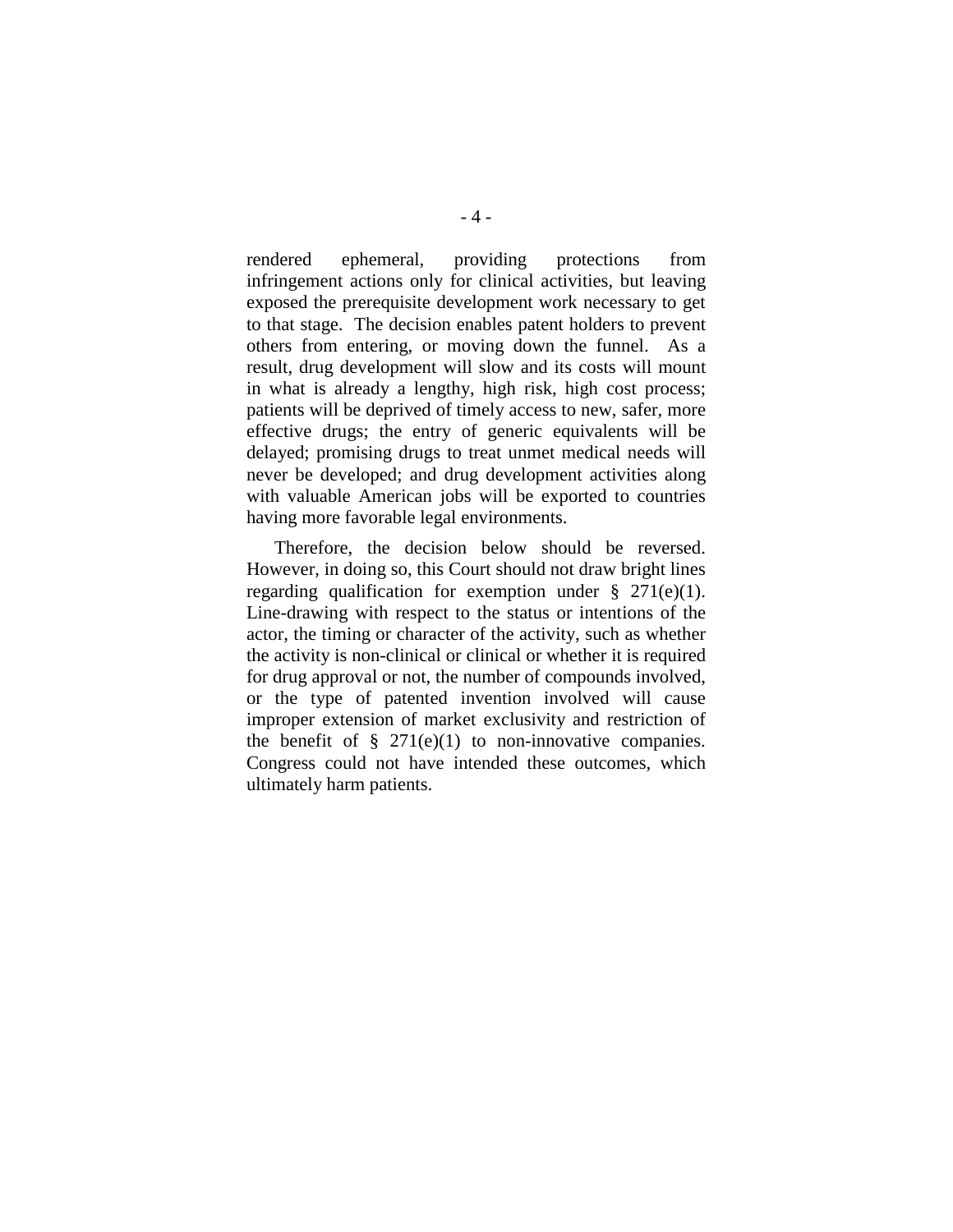#### **III. ARGUMENT**

## <span id="page-9-0"></span>**A. 21st Century Drug Development Under the "Federal Law Which Regulates the Manufacture, Use, or Sale of Drugs"**

The funnel-shaped process of innovative drug development begins many years before the FDA finally approves a drug for sale. No new drug can be approved for sale unless tested in humans, and found to both provide effective treatment for the disease under study and to be safe enough to administer to patients. 21 U.S.C. 355(a) (2004). No new drug can be tested in humans unless, on balance, very extensive testing of the new drug outside of humans provides sufficient confidence that the risks of testing in humans are warranted. 21 CFR 312.40(d) (2004). No new drug will be subjected to such extensive testing unless it has first been created, and preliminarily found to have a reasonable potential to be a new drug for a particular disease.

Advances in science and technology over the last twenty years have markedly altered the way in which potential new drugs are created and their potential evaluated. Today, much of drug development begins with the identification of one or more molecular components of a biological pathway of the body (a "target"), and the establishment of its (or their) association with a disease of interest. These activities are near the opening at the top of the funnel.

Once the association between a target and a disease is reasonably well validated, all subsequent efforts using the target are directed toward developing a new drug that will affect the target in a way that will treat the disease. These efforts begin by testing the ability of potential new drugs to bind to the target in a way consistent with treating the disease.

The ability of potential new drugs to bind to a target of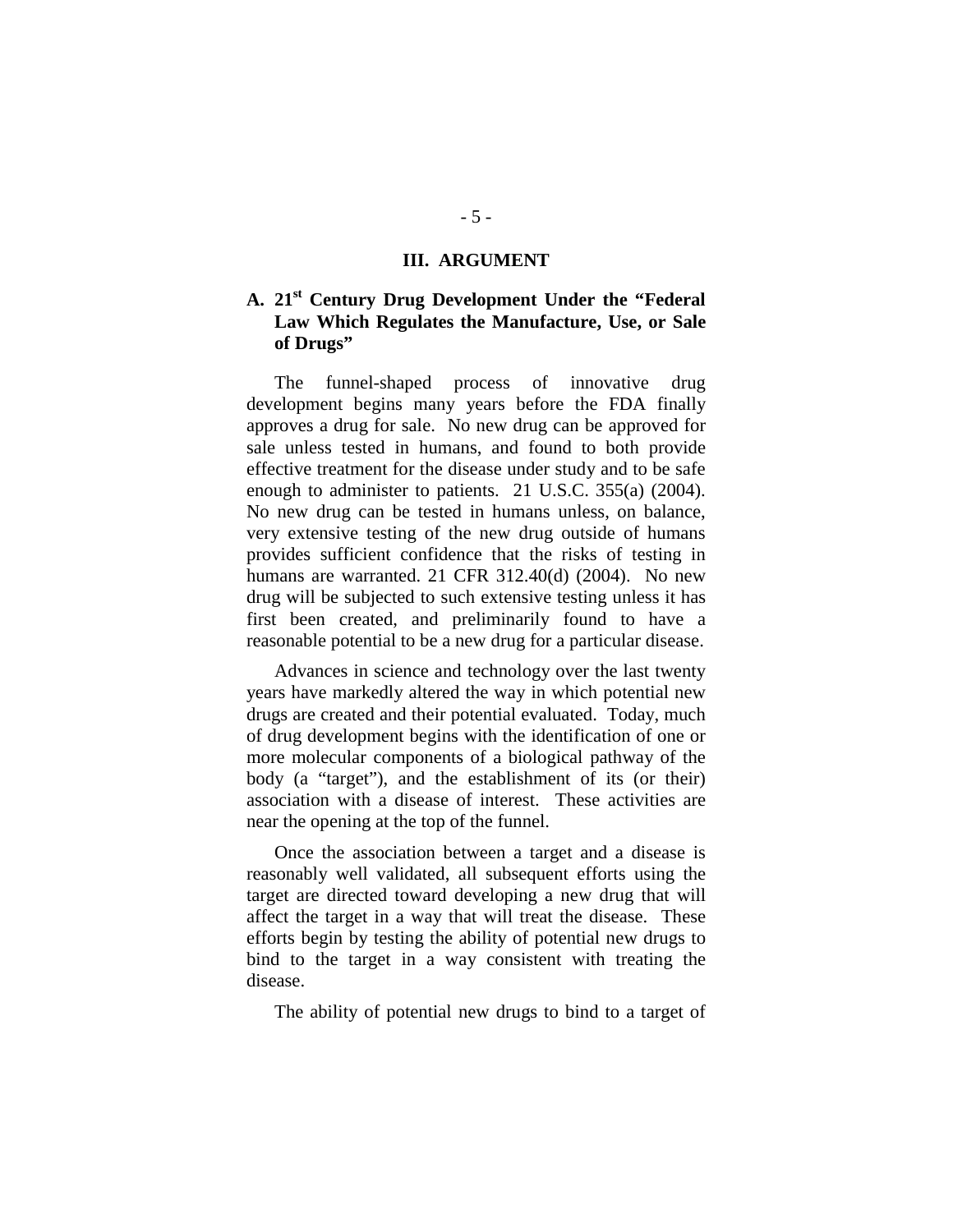interest and affect the disease are first typically, though not uniformly, tested outside of animals in *in vitro* tests, also called "assays." Such assays employ the target, often a protein, which may be a "receptor" or an "enzyme," or a piece of genetic material such as DNA, that has been shown to be associated with the disease sought to be treated. The objective is to find potential new drugs that modulate the target, and thereby potentially reduce or eliminate the disease. The occurrence of such a desired interaction in a target assay or in an animal model of the disease may be referred to as a "hit." Other potential new drugs having molecular structures similar to the one(s) that caused the hit are made and tested for their relative potential efficacy in treating the disease. Many compounds will fail these tests and not be considered to be good prospects for continued development. In this manner, the funnel has narrowed.

Once a number of potential new drugs that have sufficiently high efficacy for treating the disease is obtained, they may then be tested against "counter-targets." Countertargets are other targets that, for one reason or another, the potential new drug should not interact with because such interaction may cause safety concerns. Although this counter-testing is often conducted *in vitro,* some of this type of safety testing may also be carried out using animals. These tests further narrow the funnel.

While the activities described above do not require FDA approval in advance, they are all nonetheless conducted with the objective of finding a safe, effective, and approvable drug. The criteria for success are those established under the FFDCA, including primarily safety and efficacy, and also dose, mechanism of action, and pharmacology, among others.

Development continues in this fashion until hopefully one or a few compounds of high drug potential are left. Very expensive and time consuming studies continue on these few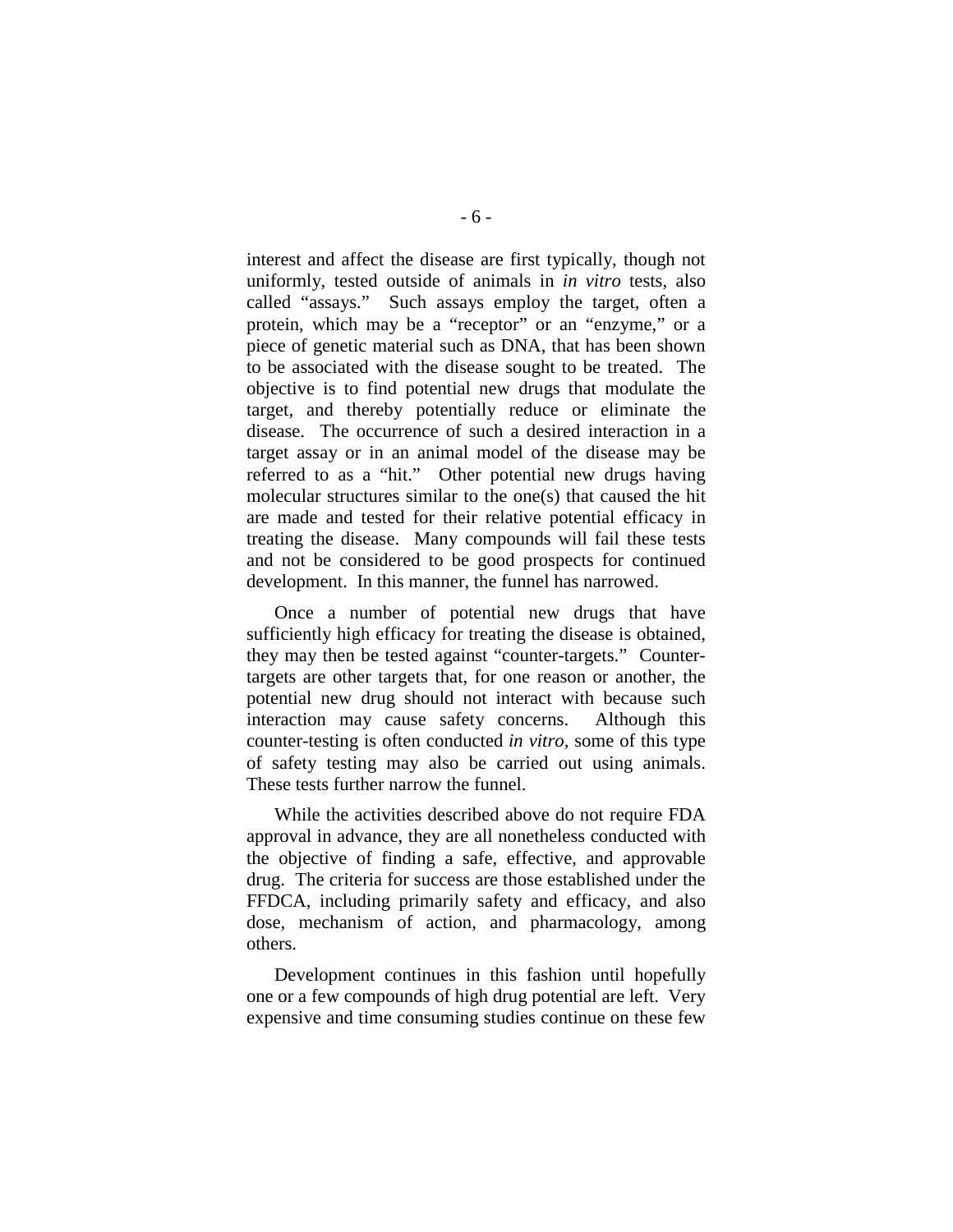compounds to develop more information about their pharmacology (study of the chemistry, composition, identification, biological and physiological effects, uses and manufacture of drugs), pharmacokinetics (study of the processes of drug absorption, transformation, distribution to tissues, duration of action, and elimination), mechanism of action (study of the way a drug affects the target and disease), dose and formulation, routes of administration, and toxicology (study of adverse effects *in vitro* and in animals).

Scientific, moral, and legal norms properly prevent the initial use of human beings for the activities described above. Science has not yet provided complete predictability between the results of such activities and safety and efficacy in humans. If it had, human testing would not be required. Such concerns cause drug developers to employ every reasonable way, though difficult and costly, to acquire information upon which to base a decision to test a potential new drug in humans.

The goal of innovative drug development is to identify safe and effective new drugs that contain an active ingredient that had never before been developed or approved (a "new molecular entity"). Congress clearly recognized the great value and also the great difficulty and investment involved in developing a new molecular entity. It did this by preventing the FDA from approving generic versions of such drugs for five years. 21 U.S.C.  $\S$ ,  $\S$   $355(c)(3)(D)(ii)$  and  $355(j)(4)(D)(ii)$ . By comparison, drugs that do not contain a new molecular entity can, at most, qualify for three years of such exclusivity. 21 U.S.C.  $\S$ § 355(c)(3)(D)(iii) and  $355(i)(4)(D)(iii)$ .

This two year differential is a part of Congress' incentives and rewards for the ardors of drug development described above. Congress knew in 1984 that these very special new molecular entities do not materialize out of thin air, but rather that it took long years of non-clinical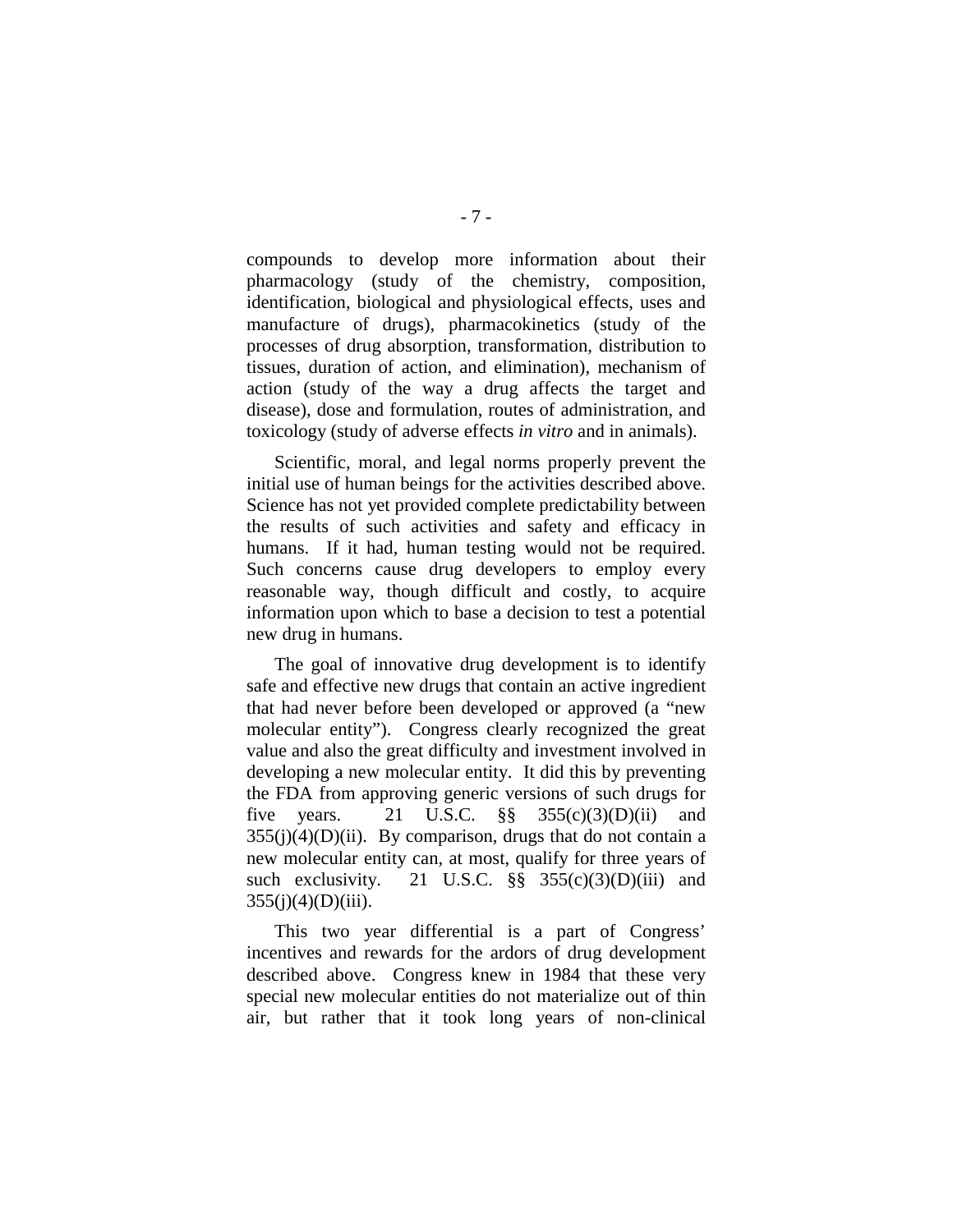<span id="page-12-0"></span>development work, often fraught with frustration and without any assurance of success in getting to the clinic. Congress specifically provided incentive to create them in the same act that provided the  $\S$  271(e)(1) safe harbor provision at issue in this case.

#### **B. The Court of Appeals' Holding Conflicts With the Plain Meaning of, and Purpose For, § 271(e)(1) and With This Court's Precedent.**

*Amici* are seriously concerned that the holding of the Court of Appeals' majority, despite the errata that attempts to remedy the clear errors in the original opinion, will nevertheless recreate *de facto* patent term extensions and effectively restrict the protection of the safe harbor to noninnovative generic drug companies. These results are clearly contrary to Congressional intent, to this Court's precedent, and to the plain meaning of 35 U.S.C.  $\S$  271(e)(1), which states:

It shall not be an act of infringement to make, use, offer to sell, or sell within the United States or import into the United States a patented invention . . . solely for uses reasonably related to the development and submission of information under a Federal law which regulates the manufacture, use, or sale of drugs or veterinary biological products.

For example, the Court of Appeals stated that one of two "reasons" for the 1984 Amendments "sought to ensure that a patentee's rights did not *de facto* extend past the expiration of the patent term because a *generic* competitor also could not enter the market without regulatory approval." *Integra,*  2003 U.S. App. LEXIS 27796 at \*10 (emphasis added) (calling attention to the Court's decision in *Eli Lilly & Co. v. Medtronic, Inc.,* 496 U.S. 661 (1990)).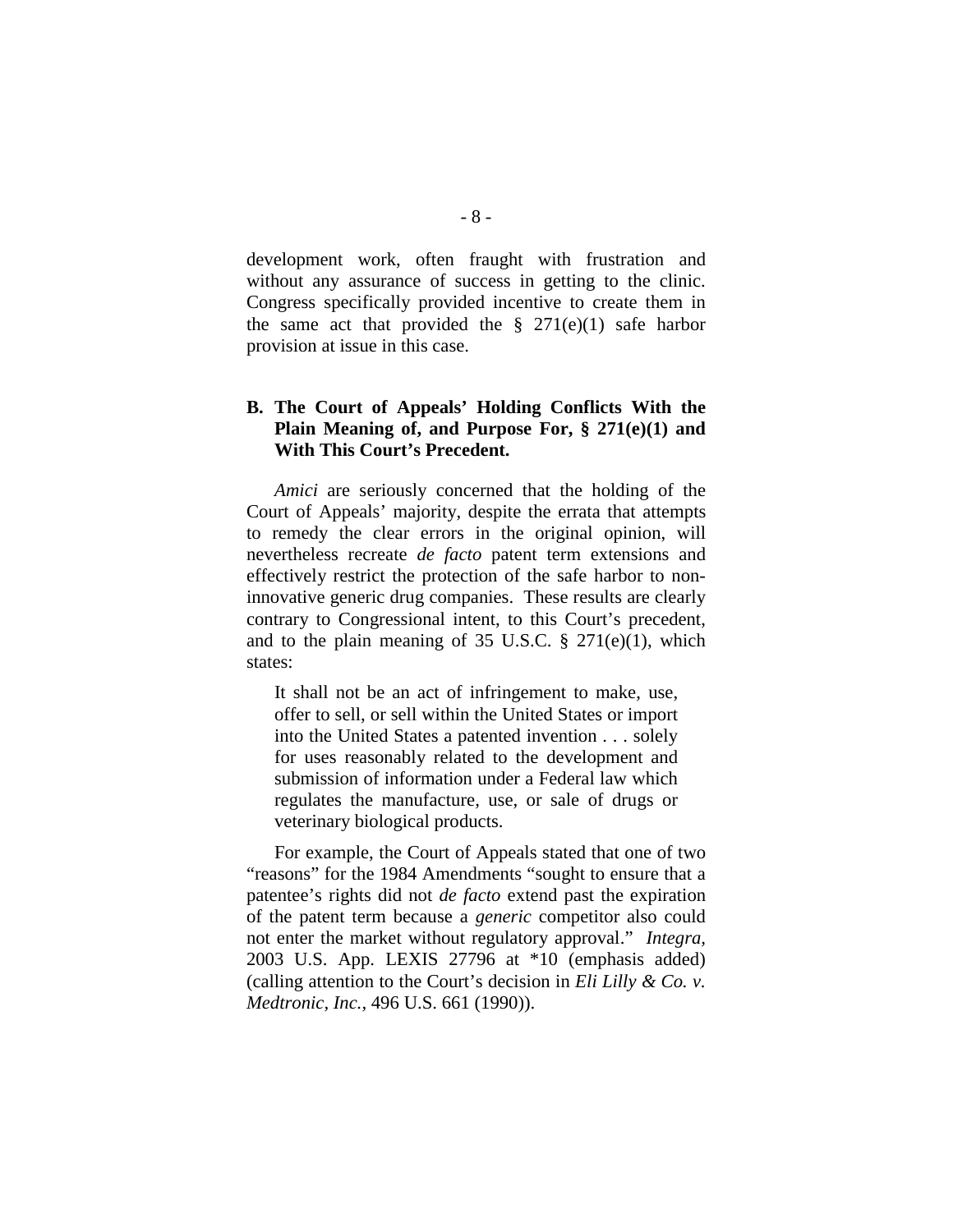In a similar vein, relying primarily on selected portions of the legislative history and presumptions about the "purpose" for the statute, the majority limited the meaning of "reasonably related" to activities not far beyond those required to gain approval for a generic version of a drug already on the market. *Integra*, 2003 U.S. App. LEXIS 27796 at \*16-17.

In *Lilly*, this Court held that  $\S 271(e)(1)$  broadly applies to the entire scheme of regulation under the Federal Food, Drug, and Cosmetic Act ("FFDCA"), not merely a narrow portion of it. "Taking the action 'under a Federal law' suggests taking it in furtherance of or compliance with a *comprehensive scheme of regulation*." *Lilly*, 496 U.S. at 667 (emphasis added). In concluding that medical devices – although not specifically mentioned in §  $271(e)(1)$  – qualify for the protections of the statute, this Court focused on the broad language and purposes of the statute itself, which clearly encompass more than activities related to the filing of applications for approval of generic drugs. *Id*. Under this Court's interpretation in *Lilly*, there can be no doubt that the entire FDA regulatory scheme for new drugs constitutes a "Federal law which regulates the manufacture, use, or sale of drugs . . ..." 35 U.S.C.  $\S 271(e)(1)$ .

The Court of Appeals erred, in part, because it failed to consider the FDA's "comprehensive scheme of regulation," as this Court's precedent in *Lilly* requires. In particular, it ignored the provisions of that scheme that are pertinent to an IND. *See* 21 CFR § 312. Rather, the lower court fixated on clinical trials and ultimate approval, which are important aspects of new drug development, to be sure. However, these occur only after successfully completing antecedent, non-clinical activities, which are reasonably related to developing information upon which to base a decision whether to test a potential new drug in humans.

The Court of Appeals' opinion also creates the untenable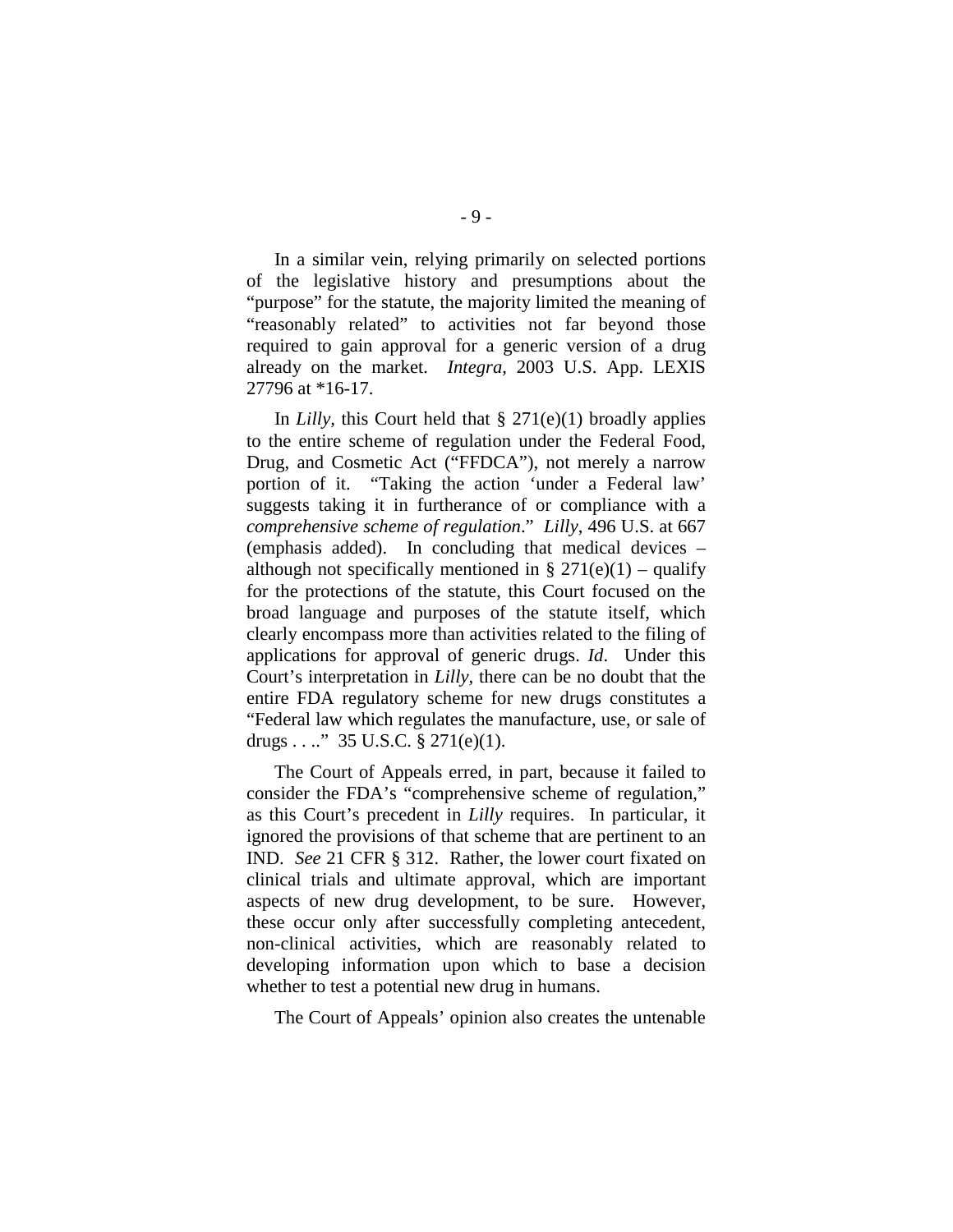position that  $\S 271(e)(1)$  does not apply when some or all of the information that is developed is not actually submitted to the FDA, based on the patently flawed premise that "[t]he FDA has no interest in the hunt for drugs that may or may not later undergo clinical testing or FDA approval." *Integra,*  2003 U.S. App. LEXIS 27796 at \*15. Such a premise finds no support in the statute or the facts, which show beyond doubt that Congress and thus the FDA are keenly interested in the hunt for new drugs. *See, e.g.,* 21 U.S.C. §§  $355(c)(3)(D)(ii)$  and  $355(i)(4)(D)(ii)$ .

The statute does not mention anything about the FDA's interest, but instead commands inquiry into whether the use of the patented invention was "reasonably related to the development and submission of information" under the FFDCA's comprehensive regulatory scheme. The word "submission" in the statute does not mean that information has to be submitted in order to qualify for the exemption. Congress did not intend that failure to submit such information would negate the protection of  $\S 271(e)(1)$ .

The Court of Appeals restricted the benefits of the §  $271(e)(1)$  safe harbor to generic drug companies, and therefore the decision is also directly at odds with this Court's holding in *Lilly.* This Court stated that § 271(e)(1) "allows competitors, prior to the expiration of a patent, to engage in otherwise infringing activities necessary to obtain regulatory approval." *Lilly,* 496 U.S. at 671. In so stating, this Court did not limit the type of competitor to a generic drug competitor, nor the activities to those related to clinical trials or to obtaining marketing approval.

This Court's statement about the infringing activities being "necessary to obtain regulatory approval" does not mean that the only activities exempted are those directly involved in obtaining regulatory approval. The defendant in *Lilly* had conducted an extensive development program to create a new, competing device, prior to clinical testing. All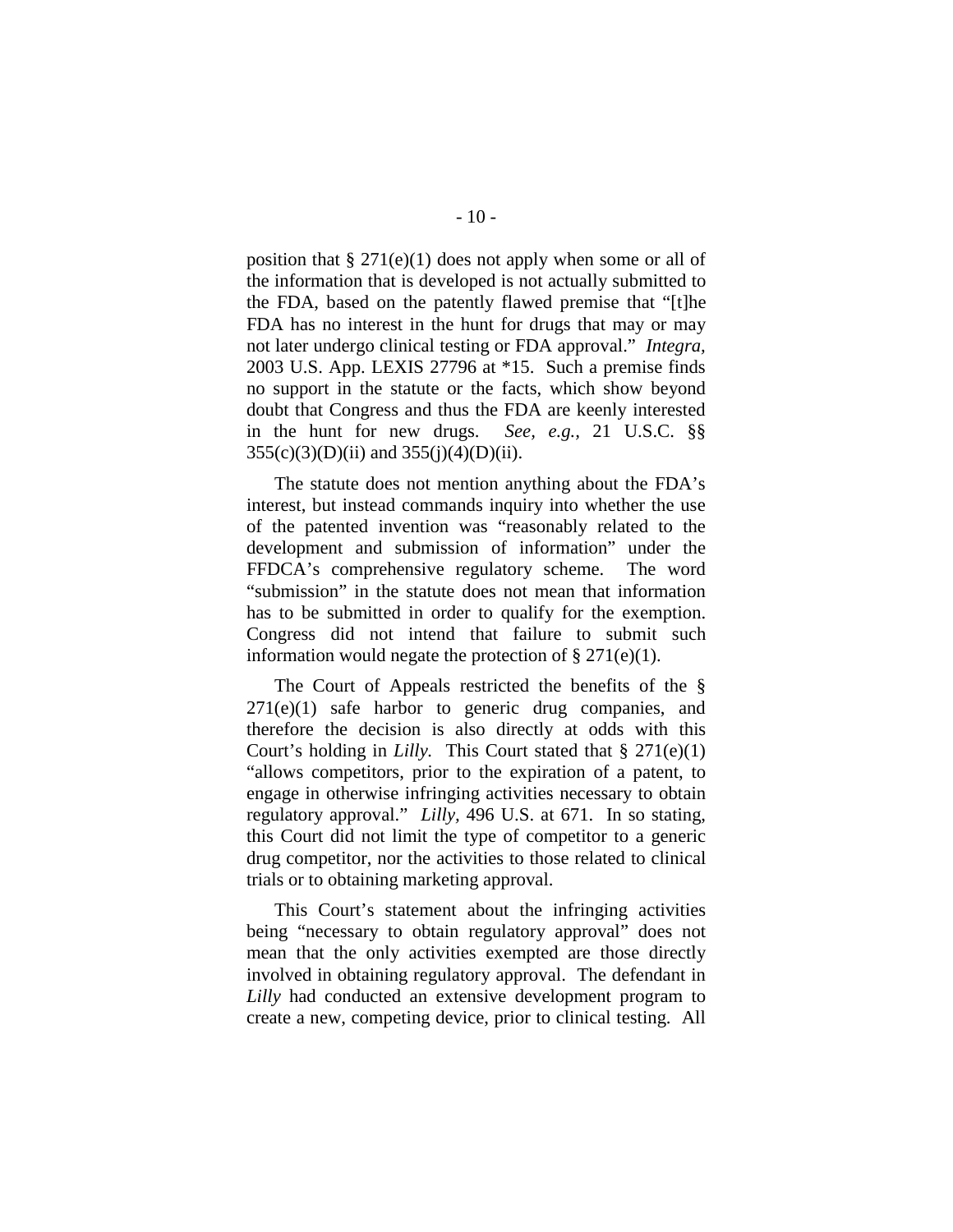<span id="page-15-0"></span>such antecedent development activities must be viewed as "necessary to obtain regulatory approval" of an innovative new product. In *Lilly*, this Court did not limit § 271(e)(1) based on the types of activities or the status or intentions of the actor, but rather, it countenanced all activities congruent with obtaining regulatory approval. The *Lilly* precedent has well served the interests of patients and the public. It should be followed in the present case.

#### **C. Non-Clinical Activities Are Exempt from Patent Infringement When They Are Reasonably Related to the Development and Submission of Information Under the FFDCA.**

In support of its holding that Petitioner Merck's sponsored non-clinical activities were not exempt from infringement under  $\S 271(e)(1)$ , the Court of Appeals stated that such activities were "not 'solely for uses reasonably related' to *clinical tests for the FDA.*" *Integra*, 2003 U.S. App. LEXIS 27796 at \*14 (emphasis added). This is an erroneous reading of the statute. There is no requirement that the "information under a Federal law" be clinical data or that the uses conducted to develop the information be those carried out immediately precedent to conducting clinical trials, such as, for example, manufacturing the drug that is to be tested in the clinic.

Non-clinical laboratory tests, both *in vivo* and *in vitro*, are necessarily part of the comprehensive regulatory scheme, which includes the FFDCA, the regulations authorized under the FFDCA, and guidance documents. For example, to protect human subjects, the comprehensive scheme of regulation under the FFDCA provides that clinical studies on a new drug in humans cannot be conducted until an IND is submitted to the FDA and becomes effective. 21 CFR 312.40(d). The FDA will not allow an IND to become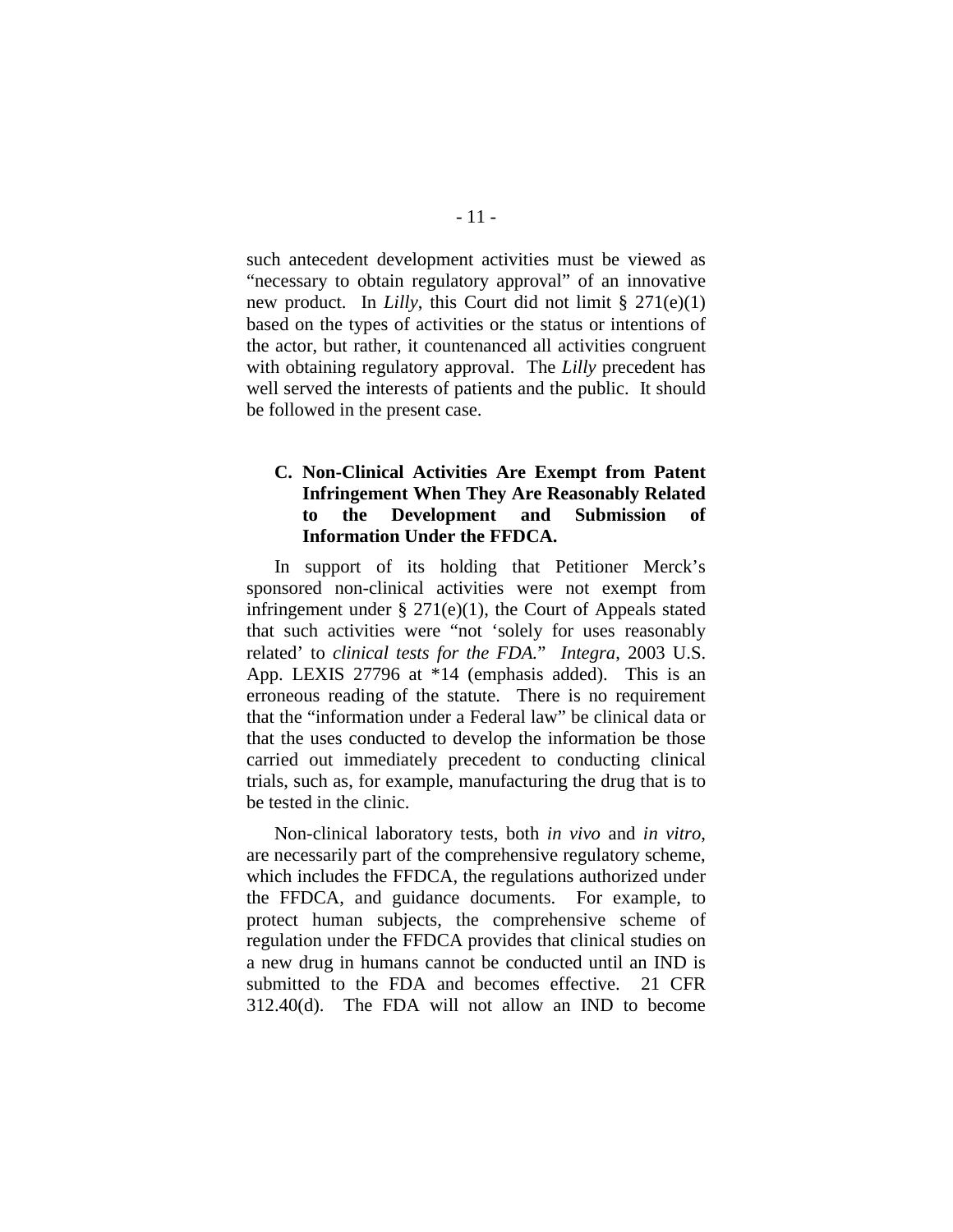effective unless it is convinced that the drug does not pose a significant health risk to humans. 21 CFR 312.42(b). Nonclinical laboratory tests are necessary predicates to conducting human clinical trials. 21 CFR 312.23(a)(8), and FDA relies on information submitted in an IND to decide whether human testing may proceed. 21 CFR 312.20(c).

FDA regulations require an IND to include, among much other non-clinical information: the drug's pharmacological class and structural formula; the formulation of the dosage form(s) to be used; the route of administration; the dose; the rationale for the drug or research study; pharmacokinetics information; description of the drug substance and of its method of manufacture, including its physical, chemical, or biological characteristics; pharmacology and toxicology information obtained from laboratory animals or *in vitro* testing "on the basis of which the sponsor has concluded that it is reasonably safe to conduct the proposed clinical investigations;" description of possible risks and side effects anticipated on the basis of prior experience with the drug or with related drugs; and "other information that would aid in the evaluation of the proposed clinical trials with respect to safety or their design." 21 CFR 312.23(a).

Clearly, extensive non-clinical testing is contemplated under the comprehensive scheme of regulation of the FFDCA, and therefore use of patented inventions to develop the information must be considered to be "reasonably related to the development and submission of information." Given this Court's decision in *Lilly*, there is no justification for excluding non-clinical testing from the protection of §  $271(e)(1)$ . To uniformly exclude all non-clinical laboratory tests from protection under the safe harbor provision because they are drug development activities far beyond those necessary to acquire information for FDA approval of a patented pioneer drug already on the market, as the Court of Appeals did, is therefore clearly improper.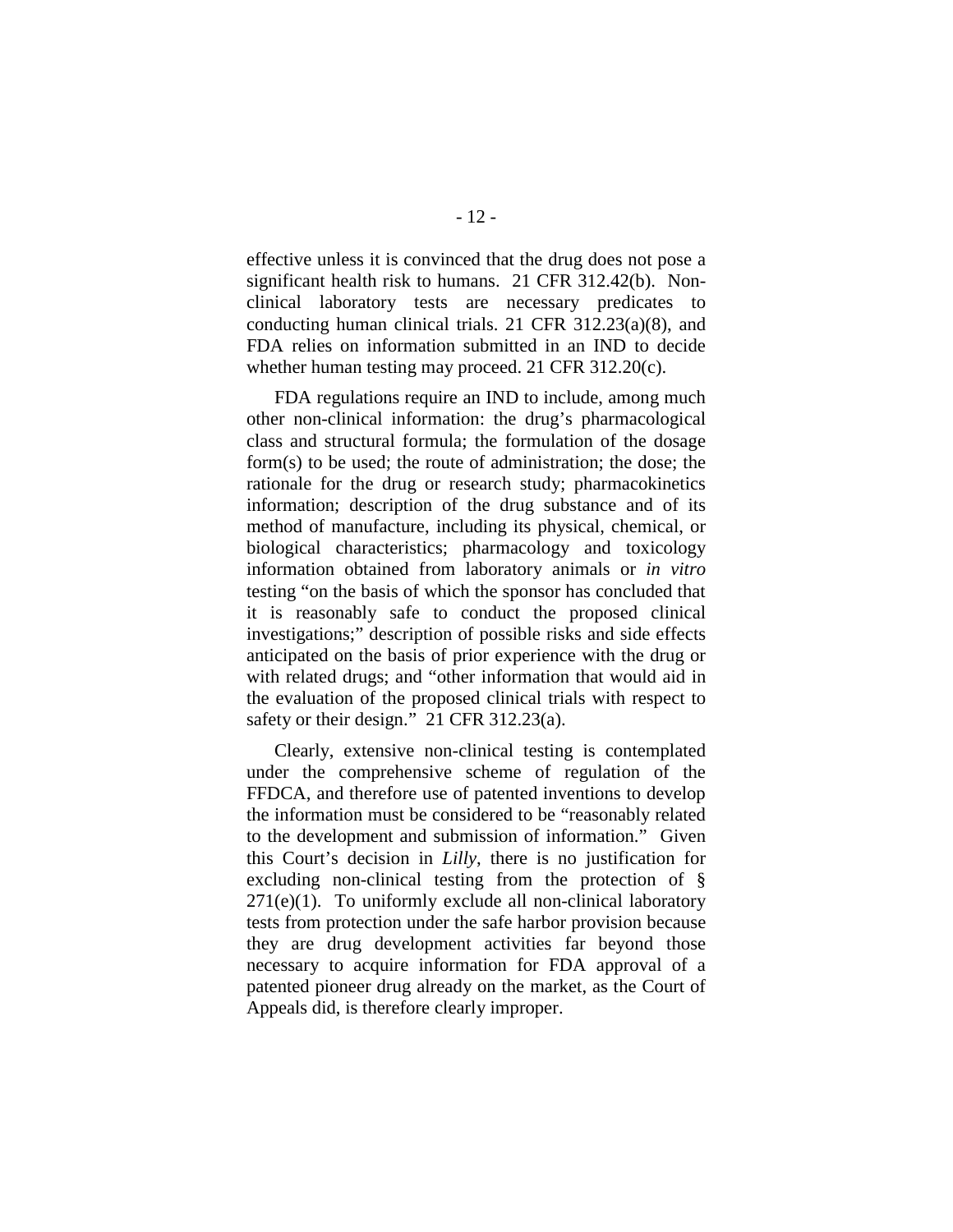<span id="page-17-0"></span>To be sure, the application of  $\S 271(e)(1)$  is not limited to just those uses that generate information that is submitted to the FDA. The statute provides an exemption from infringement for uses of patented inventions that are *reasonably related* to the development and submission of information under the FFDCA. Whether the results of such activities are submitted is not determinative as to whether the exemption under  $\S 271(e)(1)$  applies.

#### **D. Sharply Drawing the Boundaries of the § 271(e)(1)**  Safe Harbor Is Inconsistent With 21<sup>st</sup> Century Drug **Development, and Will Scuttle Congressional Intent.**

Before the 1984 Amendments, would-be drug developers were prevented from performing activities that were reasonably related to developing and submitting information under the FFDCA to obtain approval of a competing product until all patents expired. *See Roche Prods., Inc. v. Bolar Pharm. Co.,* 733 F.2d 858 (Fed. Cir. 1984). This had the effect of delaying the launch of competing products for years beyond patent expiration, creating *de facto* patent term extensions.

With the 1984 Amendments, Congress extensively amended the FFDCA and added  $\S$  271(e)(1) to the patent laws. Congress sought to end *de facto* patent term extensions and provide timely introduction of new drugs by enacting  $\S 271(e)(1)$ . Subsequent judicial rulings, including this Court's ruling in *Lilly*, thwarted attempts to return to the old regime (*Intermedics, Inc. v. Ventritex, Inc*., 775 F. Supp. 1269 (N. D. Cal. 1991), *aff'd* 991 F.2d 808 (Fed. Cir. 1993); *Telectronics Pacing Sys., Inc. v. Ventritex, Inc.,* 982 F.2d 1520 (Fed. Cir. 1992); *Abtox, Inc. v. Exitron Corp*., 122 F.3d 1019 (Fed. Cir. 1997), *amended by* 131 F.3d 109 (Fed. Cir. 1997); *Amgen, Inc. v. Hoechst Marion Roussel, Inc.,* 3 F. Supp. 2d 104 (D. Mass. 1998).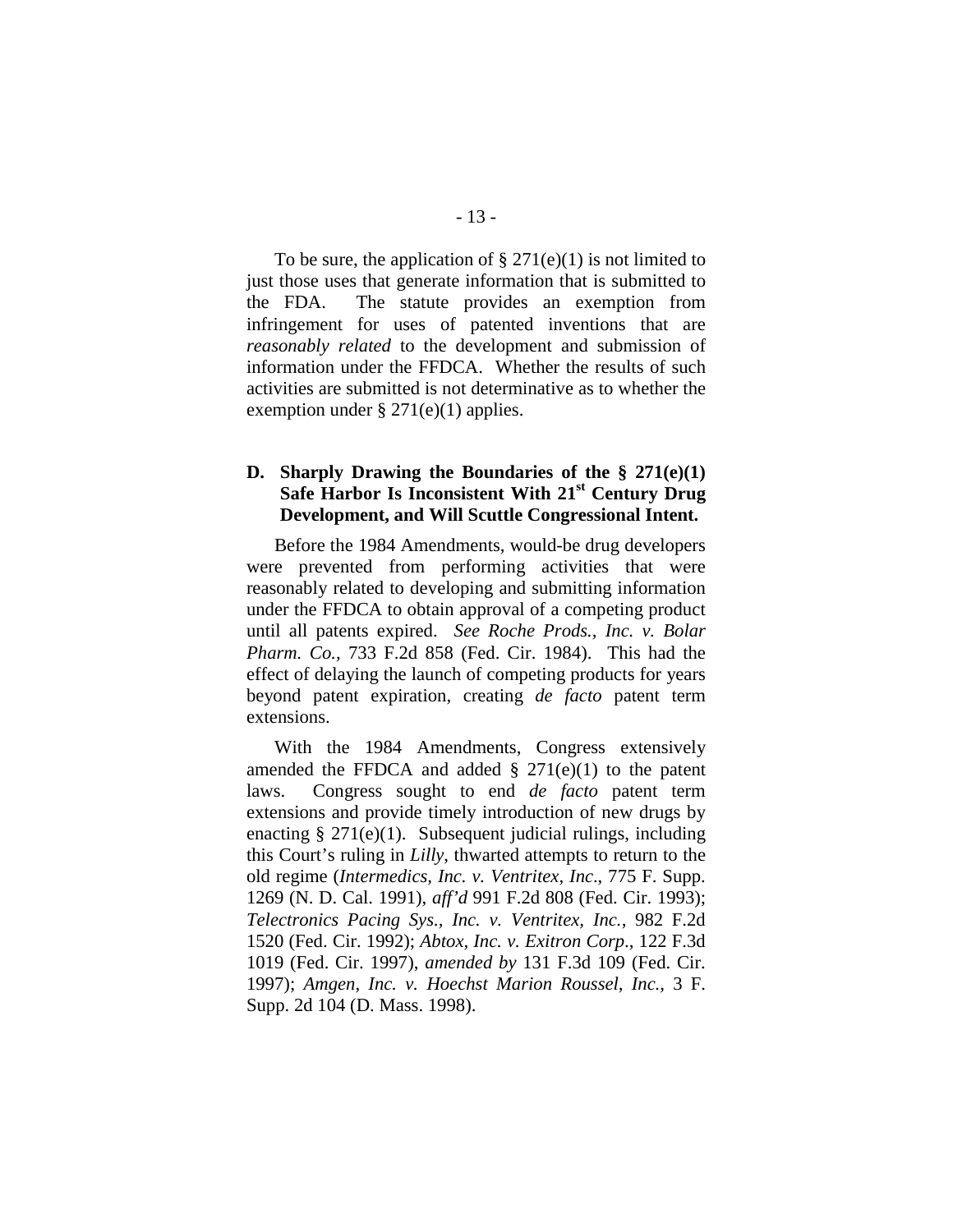Now, the Court of Appeals' ruling recreates *de facto*  extensions, directly contrary to the rationale for  $\S 271(e)(1)$ . A competitor developing or selling a drug product and holding rights to patented inventions covering reasonable ways to develop competing products can block development of all such competing products until the expiry of its patents. Because the time required to develop an innovative new drug is so long, this competitor will experience extended market exclusivity for its products – a *de facto extension* at the expense of patients.

The other consequence of the holding below is to, in effect, restrict the benefits of  $\S 271(e)(1)$  to non-innovative generic drug companies. As described above, innovative new drug development proceeds by a sequence of steps, all taken with the objective of developing safe and effective new drugs. Subsequent steps in this sequence can usually not occur before antecedent activities are completed. In the early steps of drug development, there is a search for suitably effective and safe potential new drugs. If this type of activity cannot be protected under  $\S 271(e)(1)$ , then for all practical purposes, the exemption does not apply to companies that develop innovative new drugs. Thus, the majority's opinion creates a new distortion – effectively restricting the benefits of  $\S$  271(e)(1) to non-innovators. This result is directly contrary to this Court's holding in *Lilly*.

Since this Court first addressed  $\S 271(e)(1)$ , courts have been reluctant to limit the scope of activities that are "reasonably related" in the manner that the Court of Appeals suggested in this case. *See, e.g., Lilly*, 496 U.S. 661; *Telectronics,* 982 F.2d 1520; *Intermedics,* 775 F. Supp. 1269, *aff'd,* 991 F.2d 80. It is with good reason that drug developers should be given latitude in making judgments about the nature and extent of the otherwise infringing activities they would engage in as they seek to develop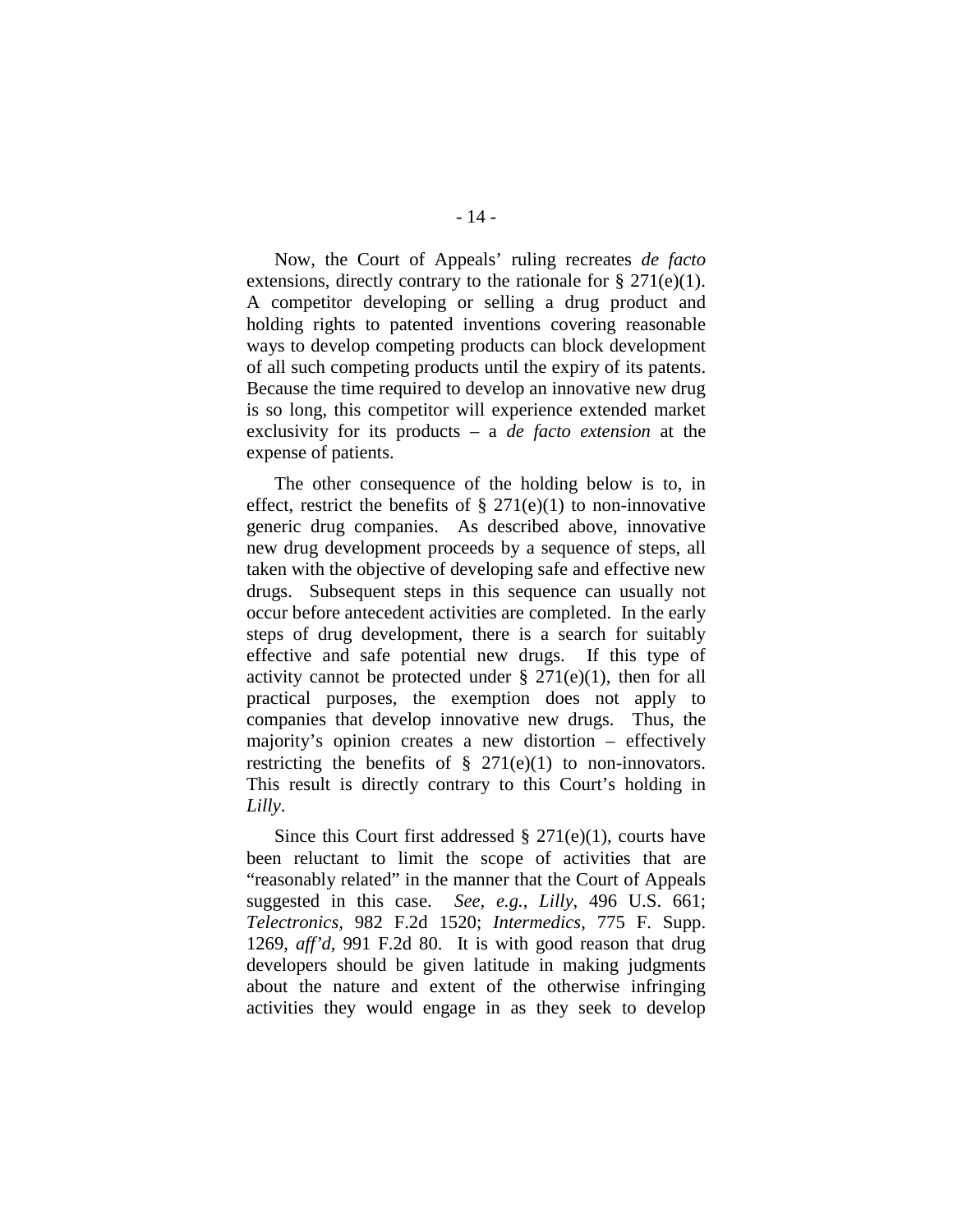information under the FFDCA. An IND sponsor is "*expected* to exercise considerable discretion . . . regarding the content of information submitted . . . depending upon the kind of drug being studied and the nature of the information available." 21 CFR 312.22(d) (emphasis added). Flexibility is further warranted because "submitted information varies from drug to drug depending on such factors as the novelty of the drug, the extent to which it has been studied previously, the known or suspected risks and the developmental phase." 21 CFR 312.22(b).

Further, discretion suggests that, in view of evolving technologies and regulatory standards, it would be impractical and impossible to determine with broad pronouncements which non-clinical activities are not exempted, now or in the future. New technologies will change drug development in unpredictable ways. Drug development in the year 2005 occurs in ways and using technologies that would have been unpredictable in 1984. Yet, the overall objective remains exactly the same – to develop safe and effective new drugs under the comprehensive regulatory scheme of the FFDCA. Congress provided flexibility in the application of  $\S 271(e)(1)$  in 1984 and there is no need to reduce that flexibility in 2005. The determination of whether an activity is "reasonably related" under  $\S 271(e)(1)$  needs to remain dependent on the facts of each case.

The relationship between the activity and the development and submission of information to the FDA must be objectively reasonable to be exempt from patent infringement under  $\S$  271(e)(1). A determination of the objective reasonableness of the relationship between an activity and the development and submission of information under the FFDCA must be made on a case-by-case basis, based on an examination of the facts surrounding each use of a patented invention. Courts facing the issue of whether or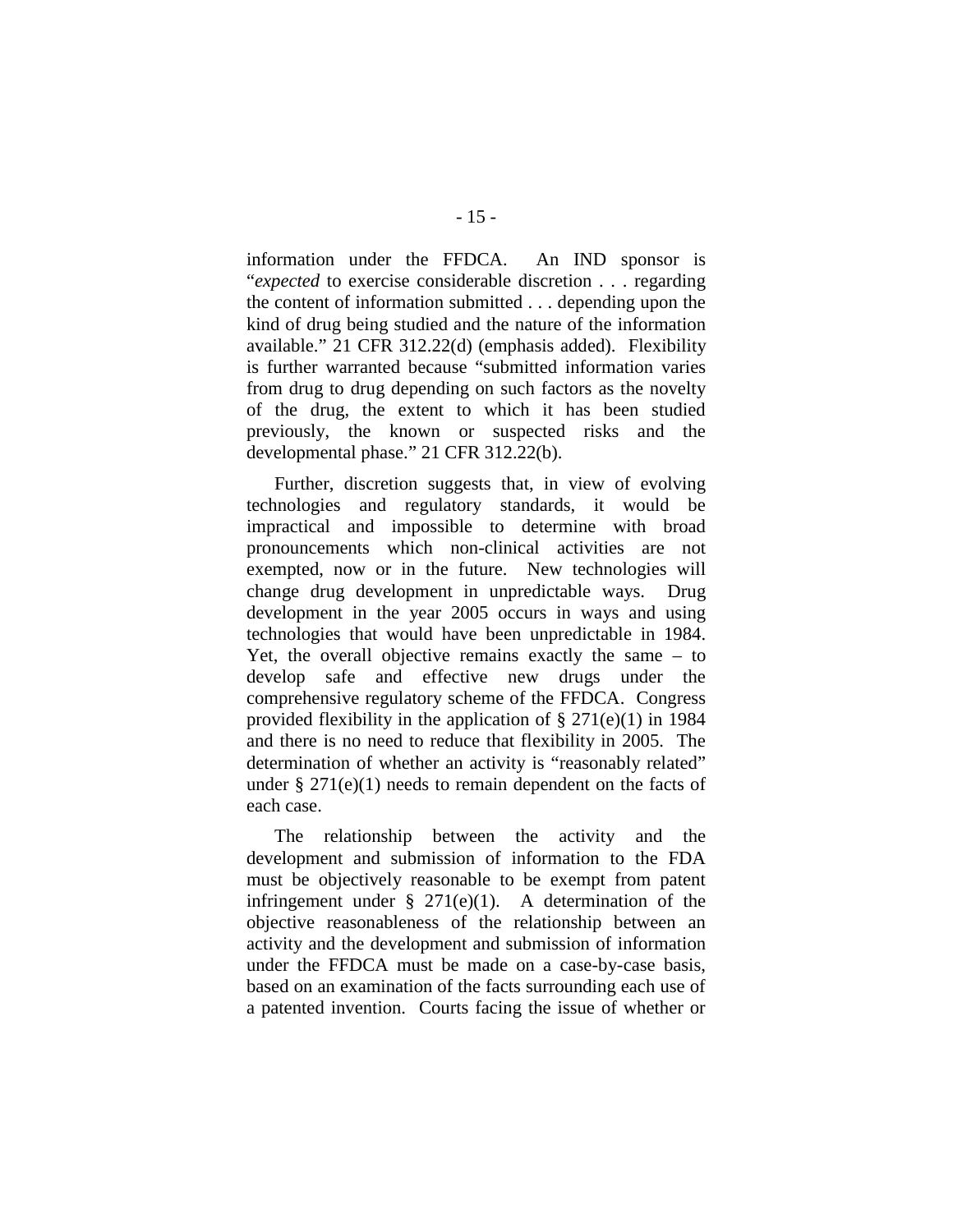not the safe harbor is applicable will necessarily need to consider a number of factors, including the nature of the patented invention, the extent to which it was used, and the information developed, all in the context of the broad, flexible comprehensive regulatory scheme of the FFDCA.

*Amici* urge this Court to reverse the Court of Appeals' decision, and its two anomalous effects. In doing so, the Court should preserve the flexibility and objectivity inherent in Congress' choice of the words "reasonably related" in §  $271(e)(1)$  and resist invitations or inclinations to draw bright lines demarcating where the safe harbor applies and does not apply. Inherent in each line is *de facto* patent term extension and/or a restriction of the benefit of  $\S 271(e)(1)$  to generic drug companies.

Such sharp delineations could include those that the Court of Appeals drew, namely, between generic and nongeneric drug companies, between clinical and non-clinical activities, and between testing a single compound and testing more than one. Others may suggest drawing a line based upon whether the accused infringer had set its sights on FDA submission, as evidenced either by documents describing plans for submitting to the FDA, or on subjective evidence from individuals involved in the accused activity. Still others may suggest that an artificial line could also be drawn between classes of patented inventions required to discover and develop new products, such as between patented compound inventions and patented "research tool" inventions.

Respondents, for example, have argued that a broad and flexible reading of  $\S 271(e)(1)$  "would deprive all biomedical 'tool patents' useful to the drug research process of legal protection – hardly the *de minimis* effect on patent rights intended by Congress." Respondents Brief in Opposition, p.2. Likewise, the Court of Appeals was also concerned that "expansion of  $\S$  271(e)(1) to include the Scripps-Merck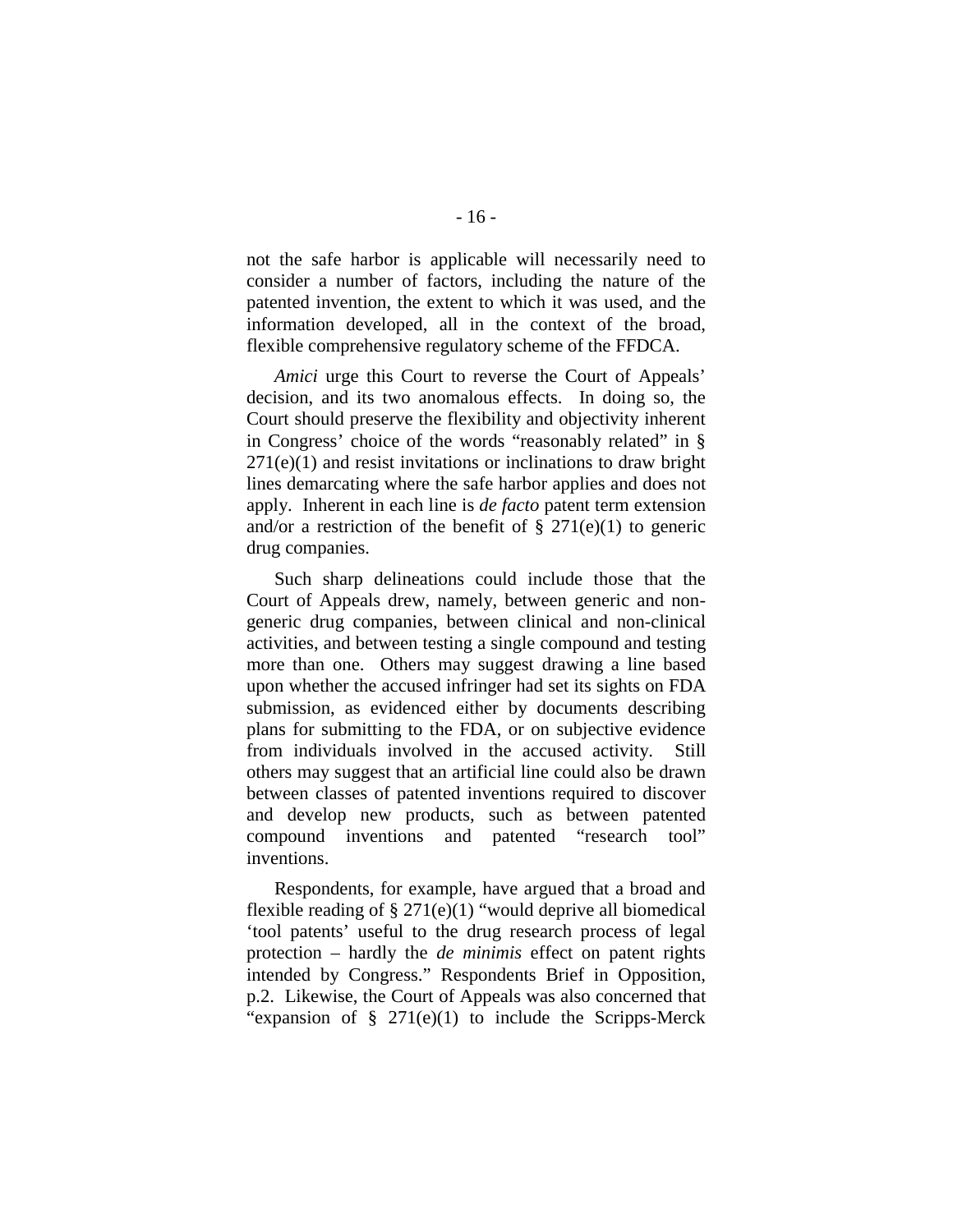activities would effectively vitiate the exclusive rights of patentees owning biotechnology tool patents." *Integra,* 2003 U.S. App. LEXIS 27796 at \*18. However, these concerns derive from failure to understand the rationale for the safe harbor provision, this Court's precedent, the plain meaning of the statute, and the interests of patients.

The problems inherent in drawing a line that excludes all "tool patents" from the ambit of  $\S 271(e)(1)$  can be seen by considering the patents in this case. One of Respondents' patents is a "compound patent," which Respondents could have used to prevent Petitioner Merck from marketing its product after the FDA approved it. Respondents' other patents-in-suit may be considered "tool patents" that cover a receptor and various methods, used to develop information related to the efficacy and pharmacology of potential new drugs. Thus, in Respondents' case, if a line were to be drawn allowing the  $\S 271(e)(1)$  exemption to shield from liability under a "compound patent" alone, but not under the "tool patents," an aspiring drug discoverer would be left just as shipwrecked outside the safe harbor as a finding that §  $271(e)(1)$  did not apply to non-generic drug companies or to non-clinical activities.

Respondents' situation is far from unique. Indeed, there are many instances where the same entity holds exclusive rights to a "compound patent" and any number of "tool patents" that could be used to develop competing new drugs. The tool patents may not qualify for patent term restoration under 35 U.S.C. § 156. Nevertheless, such an entity can effectively obtain a *de facto* extension of market exclusivity by refusing to license such patents to would-be drug discoverers. In *Amici's* experience this is the rule rather than the exception. Therefore, a decision from this Court that uniformly shields all tool patents from the ambit of § 271(e)(1) would still permit *de facto*, inappropriate extension of market exclusivity.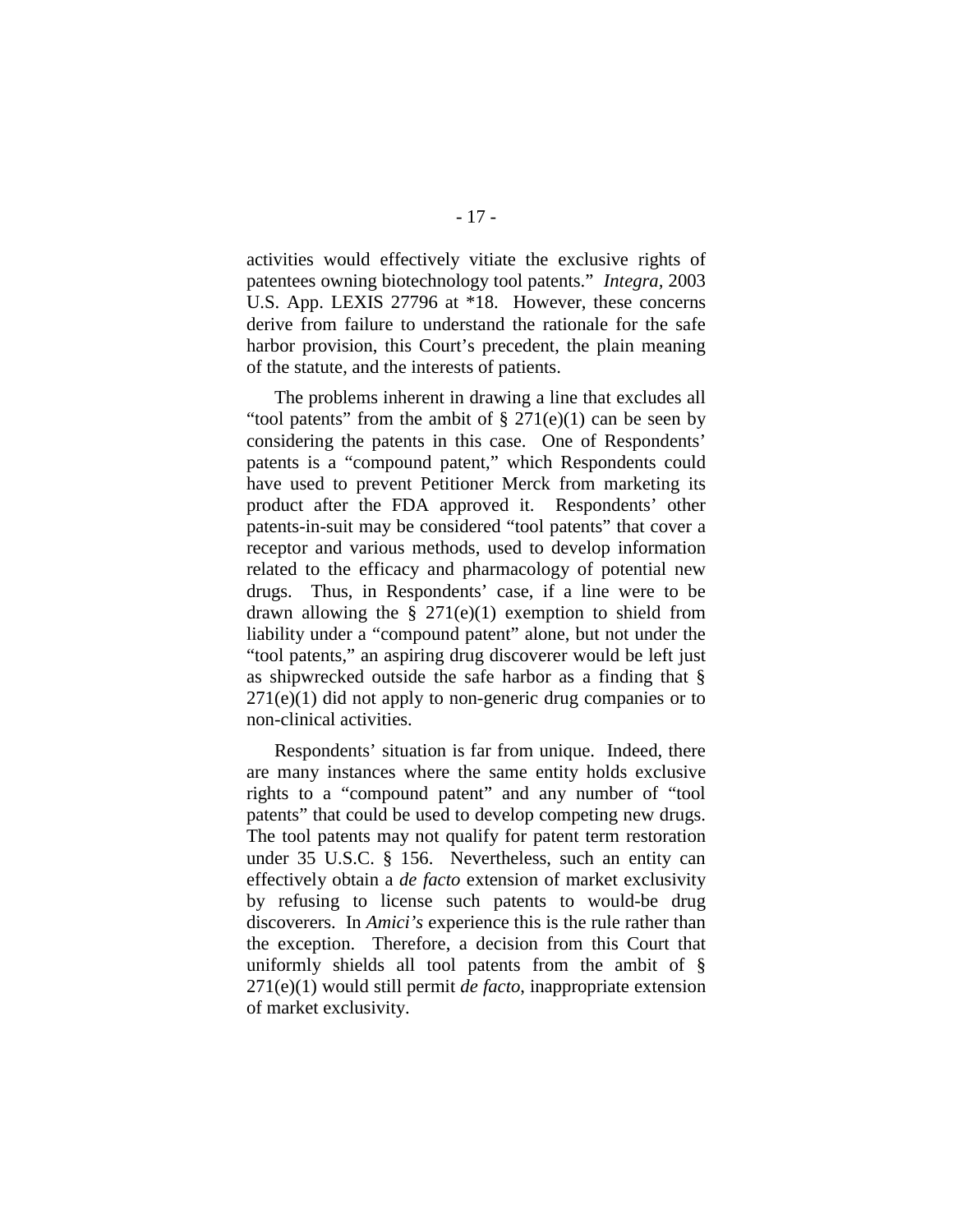In considering whether the *de minimis* nature of the infringement mattered this Court stated, "Even if the competitive injury caused by the noninfringement provision is *de minimis* with respect to most drugs, surely it is substantial with respect to some of them . . .." *Lilly,* 496 at 679 n.7. The desire to speed new drugs and devices to market trumps the magnitude of the infringement in these types of cases. Thus, the Court of Appeals' concerns and interpretation of the  $\S$  271(e)(1) exemption is in direct conflict with this Court's controlling precedent.

Section 271(e)(1) contains only one express exception as to its application. It does not apply to "a new animal drug or veterinary biological product (as those terms are used in the Federal Food, Drug, and Cosmetic Act and the Act of March 4, 1913) which is primarily manufactured using recombinant DNA, recombinant RNA, hybridoma technology, or other processes involving site specific genetic manipulation techniques." 35 U.S.C.  $\S$  271(e)(1). Congress certainly knew how to draw lines in the statute when it wanted to so do. *See Lilly*, 496 U.S. 661. Classification of patents into categories such as "tools" and prohibiting application of the safe harbor has no basis in the language of  $\S$  271(e)(1). Whether the patent can be classified as a "tool" patent or some other category is irrelevant. Thus, this Court should not issue a carte blanche holding that would completely withhold the protections of  $\S 271(e)(1)$  from certain classes of patented inventions, including so-called "research tool" patents. Neither should it draw any other lines where Congress drew none.